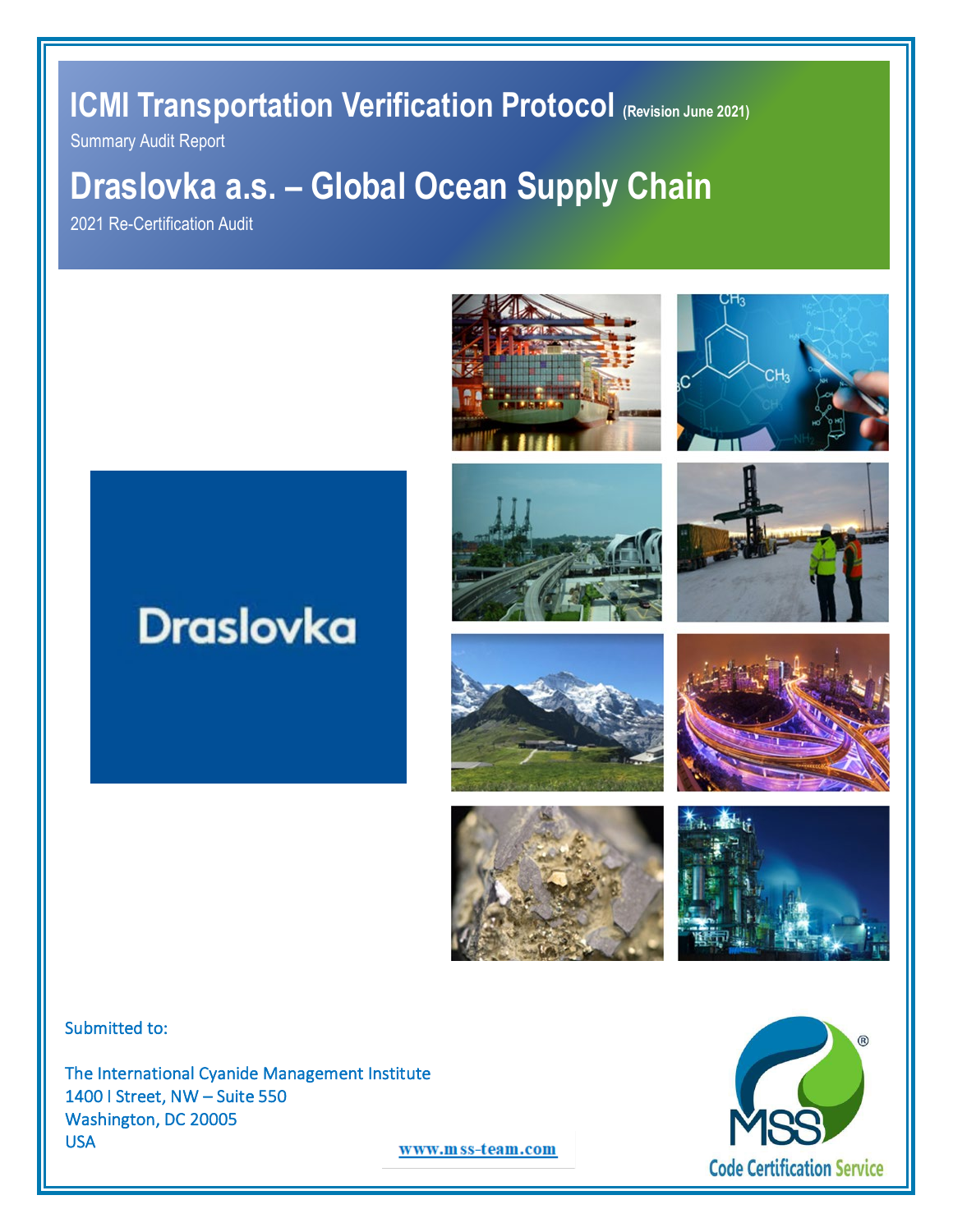# **Table of Contents**

| Principles and Standards of Practice - Cyanide Transportation Verification Protocol  8 |  |
|----------------------------------------------------------------------------------------|--|
|                                                                                        |  |
|                                                                                        |  |
|                                                                                        |  |
|                                                                                        |  |
|                                                                                        |  |
| Principles and Standards of Practice - Cyanide Transportation Verification Protocol20  |  |
|                                                                                        |  |
|                                                                                        |  |
|                                                                                        |  |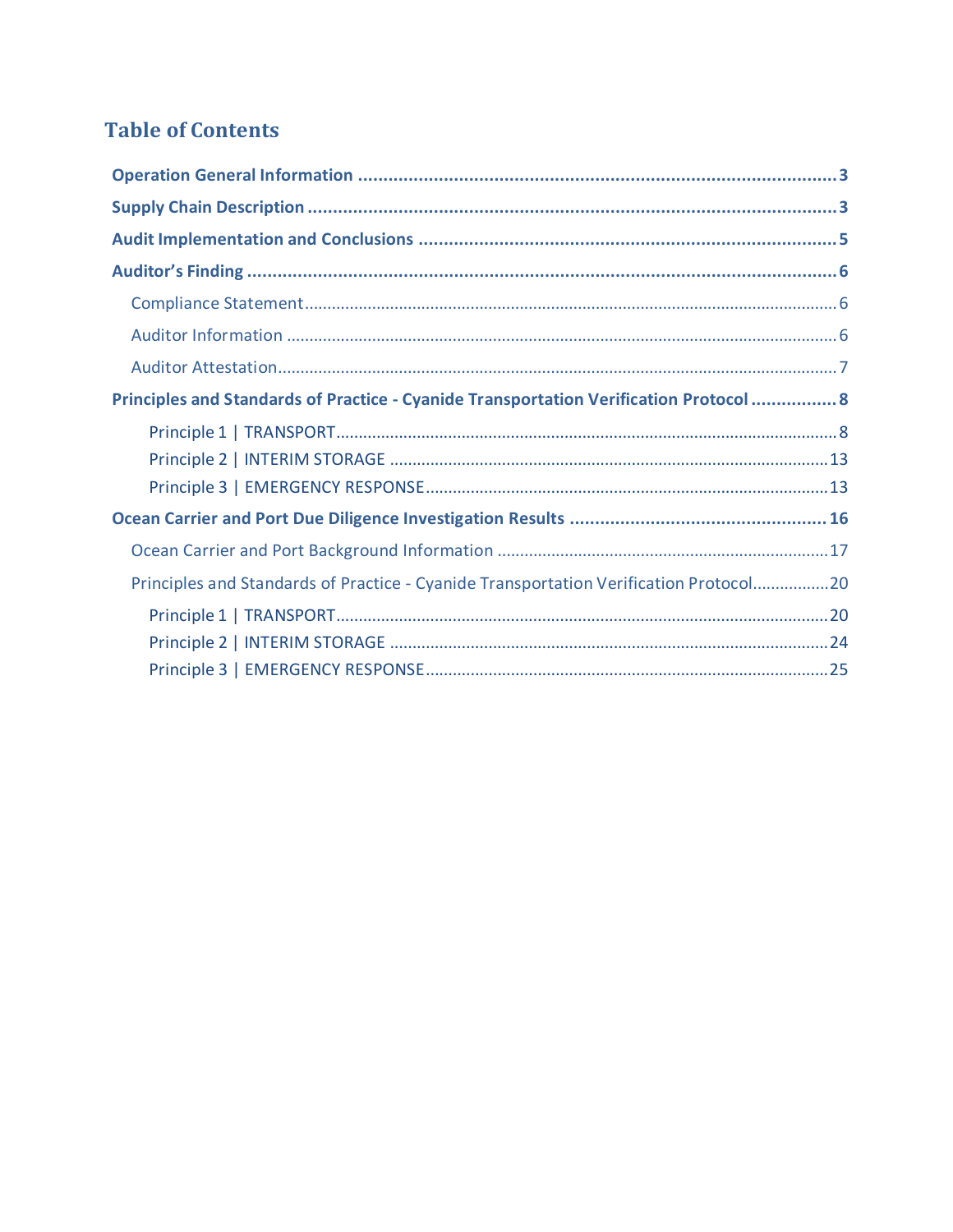

# <span id="page-2-0"></span>**Operation General Information**

| Name and location    | Draslovka a.s. - Ocean Supply Chain                       |
|----------------------|-----------------------------------------------------------|
| of Operation:        | Wilmington, Delaware                                      |
|                      | <b>USA</b>                                                |
|                      | Names and contact Joaquín Corres Barragán                 |
|                      | information for this Customer Facing Technologies Manager |
| <b>Supply Chain:</b> | <b>Draslovka Mining Solutions</b>                         |
|                      | Email: Joaquin.Corres@draslovka.com                       |

# <span id="page-2-1"></span>**Supply Chain Description**

The Draslovka a.s. ("Draslovka") Mining Solutions Global Ocean Supply Chain was assessed during this audit. As of December 1, 2021, Draslovka completed the acquisition of the Mining Solutions business from The Chemours Company ("Chemours"). Draslovka is a CN-based specialty chemicals company producing many products in addition to sodium cyanide, including next generation fumigants and biocides.

While this audit of the Global Ocean Supply Chain was performed when the Mining Solutions business was still owned by Chemours, the Cyanide Code audit reports and re-certification process will not be finalized until early 2022, after the sale of the operation to Draslovka. The Draslovka company name has therefore been used throughout this audit report. Draslovka has been a Cyanide Code Signatory since March 2011 and Chemours was a signatory starting in November 2005. The operation under its new ownership continues to be committed to maintaining Cyanide Code compliance and fulfilling ICMI certification requirements and obligations under the Cyanide Code. According to Draslovka personnel, all systems evaluated during this audit remain unchanged. Only the ownership of the organization has changed.

Solid sodium cyanide for use in the gold mining sector is manufactured at the Draslovka Memphis, Tennessee plant, which is located just outside of Memphis in Woodstock, Tennessee. The Global Ocean Supply Chain is used for shipments from the Memphis Plant that go by rail and then by ocean carrier. The results of the rail and barge audit and associated due diligence evaluations are contained in a separate report.

Draslovka contracts with Ocean Carriers to transport their products from the Memphis Plant to international ports. The Ocean Carriers determine the U.S. ports of departure and manage and control all aspects of the rail movements from Memphis to the U.S. ports. Pursuant to their agreements with Draslovka, the Ocean Carriers identified in this report select rail carriers that comply with applicable environmental, health, safety, and security regulations which were determined through Due Diligence evaluation to be equivalent to ICMI Cyanide Code requirements. The rail segments between Memphis and U.S. ports were included in the scope of this re-certification audit. U.S./Canada rail segments used by Draslovka for routes other than those from its Memphis plant to U.S. ports are contracted and controlled directly by Draslovka and are included in a separate supply chain and certification audit report.

Draslovka Global Ocean Supply Chain **VAC AWA BEACH December 30, 2021** Name of Supply Chain **Signature of Lead Auditor** Date

**[www.mss-team.com](http://www.mss-team.com/)** Page 3 of 27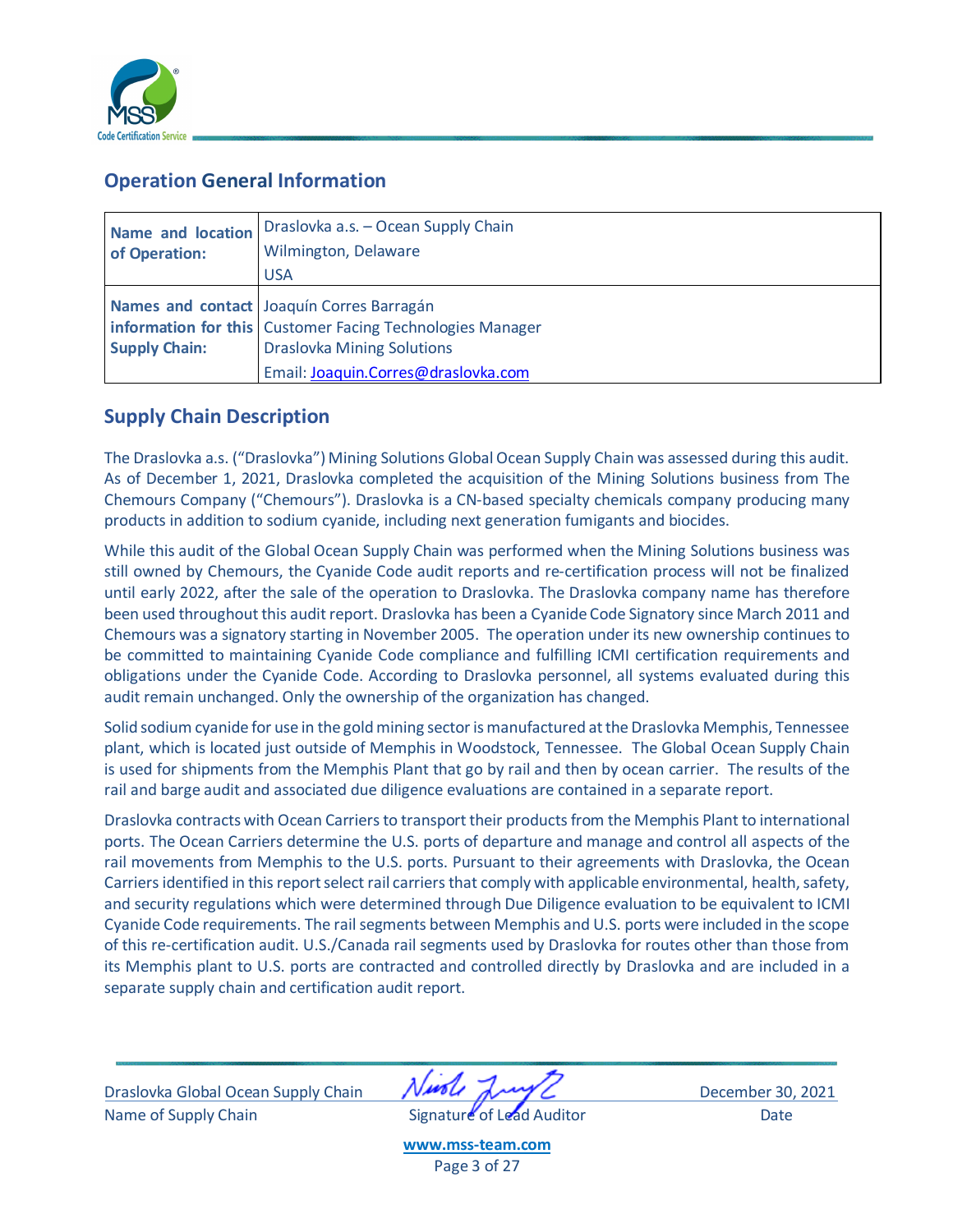

**Global Ocean Supply Chain** – All global ocean moves of sodium cyanide that originate in the United States are within the scope of this re-certification audit. The Draslovka processes used to manage the ocean transport of its products were evaluated through interview, a review of process descriptions, company standards, policies, shipping records, and due diligence records. In 2021, Draslovka refreshed information and confirmed the accuracy of the due diligence data provided by the carriers. The results of the due diligence evaluations of five (5) ocean carriers are contained within this report. The five ocean carriers for which due diligence investigations were performed by Draslovka are:

- 1. Hamburg Sud
- 2. Maersk / Sealand
- 3. Mediterranean Shipping Co. (MSC)
- 4. ONE Line

mine customers:

5. Hapag Lloyd

The Due Diligence Investigations were also conducted for U.S. and international ports in use at the time of the audit. Records were sampled to confirm that Draslovka had either evaluated the ports specifically for cyanide safety handling practices, or that the port had been previously approved and used by Draslovka for hazardous material shipments.

At the time of the audit, the following ports were in use by Draslovka for sodium cyanide shipments to gold

| <b>Name of Port</b>         | <b>Country</b>       | <b>Name of Port</b> | <b>Country</b>       |
|-----------------------------|----------------------|---------------------|----------------------|
| Angamos (Mejilliones)       | Chile                | Manzanillo          | <b>Mexico</b>        |
| Antofagasta                 | Chile                | Miami, FL           | <b>United States</b> |
| Arica                       | Chile                | <b>Montreal</b>     | Canada               |
| <b>Balboa</b>               | Panama               | New Orleans, LA     | <b>United States</b> |
| Becancour, Quebec           | Canada               | <b>Punta Arenas</b> | Chile                |
| Belem (Vila do Conde)       | <b>Brazil</b>        | Quetzal             | Guatemala            |
| <b>Buenos Aires</b>         | Argentina            | <b>Rio Haina</b>    | <b>Dominican Re</b>  |
| Callao                      | Peru                 | Salvador            | <b>Brazil</b>        |
| Colon                       | Panama               | San Antonio         | Chile                |
| Corinto                     | Nicaragua            | <b>Santos</b>       | <b>Brazil</b>        |
| Cortes                      | <b>Honduras</b>      | <b>Santo Tomas</b>  | Guatemala            |
| <b>Deseado</b>              | Argentina            | Seattle, WA         | <b>United States</b> |
| Everglades - Ft. Lauderdale | <b>United States</b> | San Pedro, CA       | <b>United States</b> |
| Guayaquil                   | Ecuador              | Savannah, GA        | <b>United States</b> |
| lquique                     | Chile                | Valparaiso          | Chile                |
| Kingston                    | Jamaica              | Veracruz            | <b>Mexico</b>        |
| Long Beach, CA              | <b>United States</b> | Zarate              | Argentina            |
| Los Angeles, CA             | <b>United States</b> |                     |                      |

| <b>Country</b>       | <b>Name of Port</b> | <b>Country</b>            |
|----------------------|---------------------|---------------------------|
| Chile                | Manzanillo          | <b>Mexico</b>             |
| Chile                | Miami, FL           | <b>United States</b>      |
| Chile                | Montreal            | Canada                    |
| Panama               | New Orleans, LA     | <b>United States</b>      |
| Canada               | <b>Punta Arenas</b> | Chile                     |
| <b>Brazil</b>        | Quetzal             | Guatemala                 |
| Argentina            | <b>Rio Haina</b>    | <b>Dominican Republic</b> |
| Peru                 | Salvador            | <b>Brazil</b>             |
| Panama               | San Antonio         | Chile                     |
| Nicaragua            | <b>Santos</b>       | <b>Brazil</b>             |
| <b>Honduras</b>      | <b>Santo Tomas</b>  | Guatemala                 |
| Argentina            | Seattle, WA         | <b>United States</b>      |
| <b>United States</b> | San Pedro, CA       | <b>United States</b>      |
| Ecuador              | Savannah, GA        | <b>United States</b>      |
| Chile                | Valparaiso          | Chile                     |
| Jamaica              | Veracruz            | <b>Mexico</b>             |
| <b>United States</b> | Zarate              | Argentina                 |
|                      |                     |                           |

Draslovka Global Ocean Supply Chain December 30, 2021 Name of Supply Chain **Signature of Lead Auditor** Date

**[www.mss-team.com](http://www.mss-team.com/)**

Page 4 of 27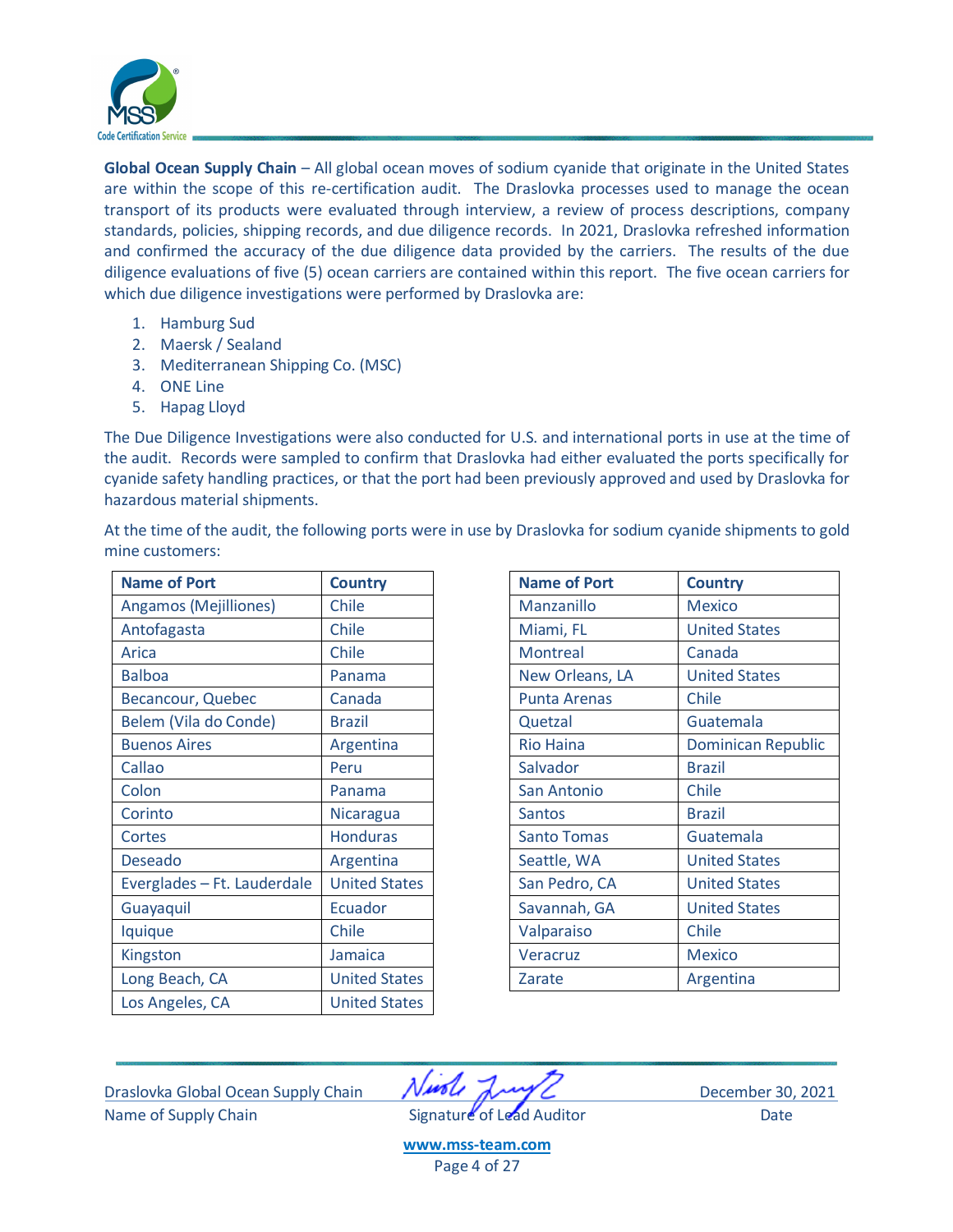

# <span id="page-4-0"></span>**Audit Implementation and Conclusions**

The re-certification audit of Draslovka ocean supply chain management was held on August 11, 2021.

The on-site portion of the audit was performed at the Corporate Procurement building in Wilmington, Delaware – USA. The audit was performed by an independent third-party auditor who is pre-approved by the ICMI as a Lead Auditor for all types of Cyanide Code audits and as a technical expert for Cyanide Code audits of cyanide transportation and production operations.

The re-certification audit of Draslovka Global Ocean supply chain management operations was conducted on-site with additional reviews of due diligence information following the on-site audit activity. The supply chain management processes and the due diligence reviews of ocean carriers, ports, and rail partners utilized by the ocean carriers were conducted in accordance with the agreed upon audit plan and due diligence documentation requirements.

Cyanide transportation management practices for the Draslovka ocean carrier and rail management organizations were evaluated against the Cyanide Code requirements documented in the ICMI Cyanide Code, ICMI Cyanide Code Transportation Protocol, and the ICMI Auditor Guidance for Use of the Cyanide Transportation Verification Protocol. Draslovka internal Standards, Policies, Practices, and Procedures regarding the management of the Cyanide Transportation Supply Chain were reviewed. The audit was conducted through discussions and interviews with multiple individuals in cross-functional roles at Draslovka. Additionally, records regarding incident tracking, port evaluations, shipment tracking, cargo labeling practices, shipping documentation, and emergency response records were randomly sampled and found to be acceptable. Confirmation was made that each port included in this report underwent an on-site due diligence evaluation upon initial use and a refresh of due diligence information by Draslovka personnel in 2021.

Draslovka Global Ocean Supply Chain **VAC AWA BEACH December 30, 2021** Name of Supply Chain **Signature** of Lead Auditor **Signature** of Lead Auditor **Contains Club** 

**[www.mss-team.com](http://www.mss-team.com/)** Page 5 of 27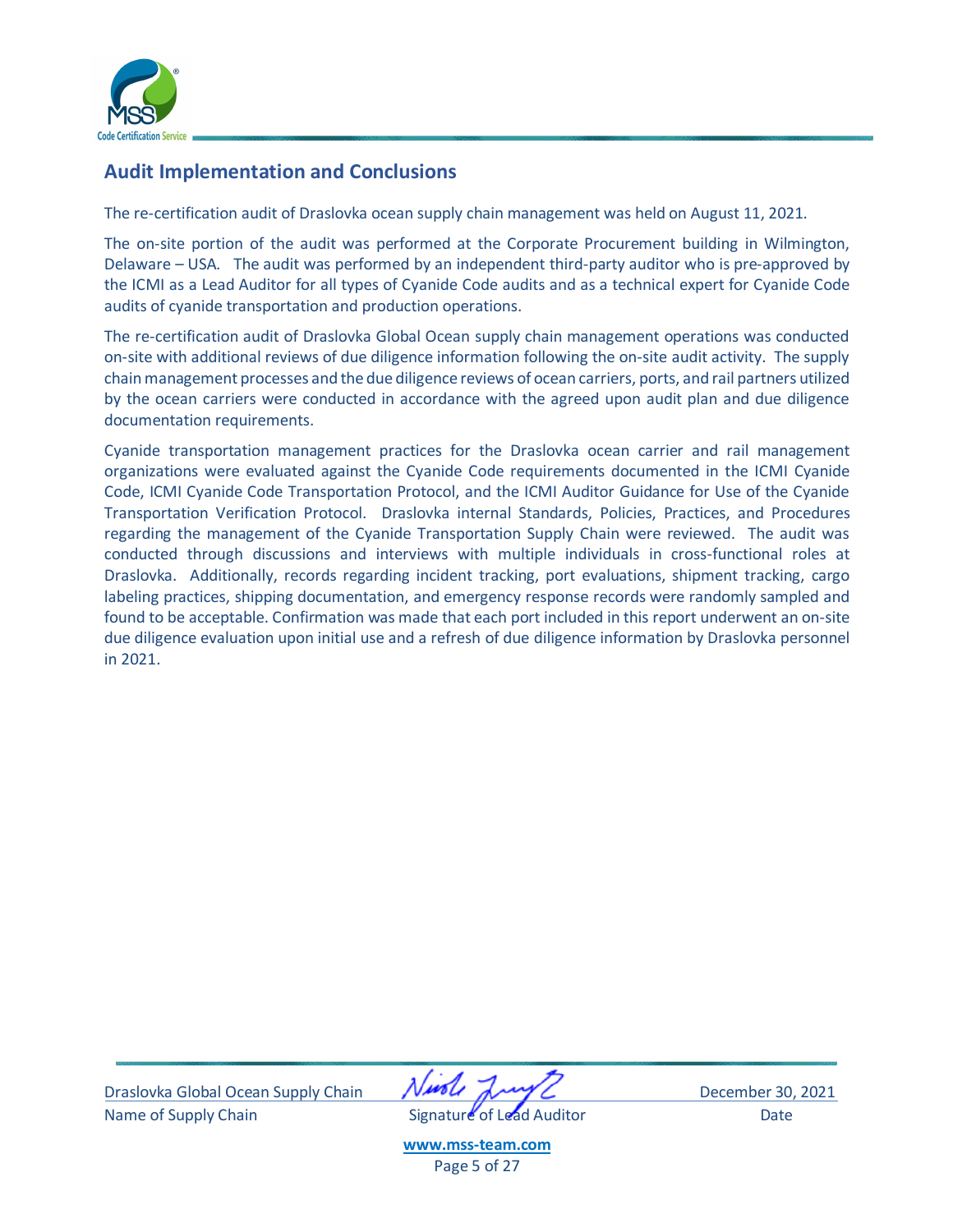

# <span id="page-5-0"></span>**Auditor's Finding**

This supply chain is in **FULL COMPLIANCE** with the International Cyanide Management Code.

The Draslovka ocean supply chain cyanide safety performance for the re-certification period was excellent, there were no cyanide-related safety incidents, accidents, or spills. The cyanide management practices for the Draslovka Global Ocean Supply Chain were evaluated for Cyanide Code compliance using the 2021 version of the *ICMI Cyanide Transportation Verification Protocol.* Draslovka internal standards, policies, practices, and procedures regarding the management of the cyanide operations were reviewed.

The audit team found that the overall level of preparedness and understanding of ICMI Cyanide Code requirements was excellent. Management systems upon which the operation is based are mature, and requested records were readily available for review.

The results of this re-certification audit demonstrate that the Draslovka cyanide-related distribution and transportation activities are in **FULL COMPLIANCE** with International Cyanide Management Code requirements.

## <span id="page-5-1"></span>**Compliance Statement**

This supply chain has not experienced any compliance issues or significant cyanide incidents during the three-year audit cycle.

## <span id="page-5-2"></span>**Auditor Information**

| <b>Audit Company:</b>            | MSS Code Certification Service, a Division of:<br>Management System Solutions, Inc.<br>www.mss-team.com |
|----------------------------------|---------------------------------------------------------------------------------------------------------|
| <b>Lead / Technical Auditor:</b> | Nicole Jurczyk<br>E-mail: njurczyk@mss-team.com                                                         |
| <b>Date of Audit:</b>            | August 11, 2021                                                                                         |

Draslovka Global Ocean Supply Chain **NAPA AND CONTROL** December 30, 2021 Name of Supply Chain **Signature** of Lead Auditor Date

**[www.mss-team.com](http://www.mss-team.com/)** Page 6 of 27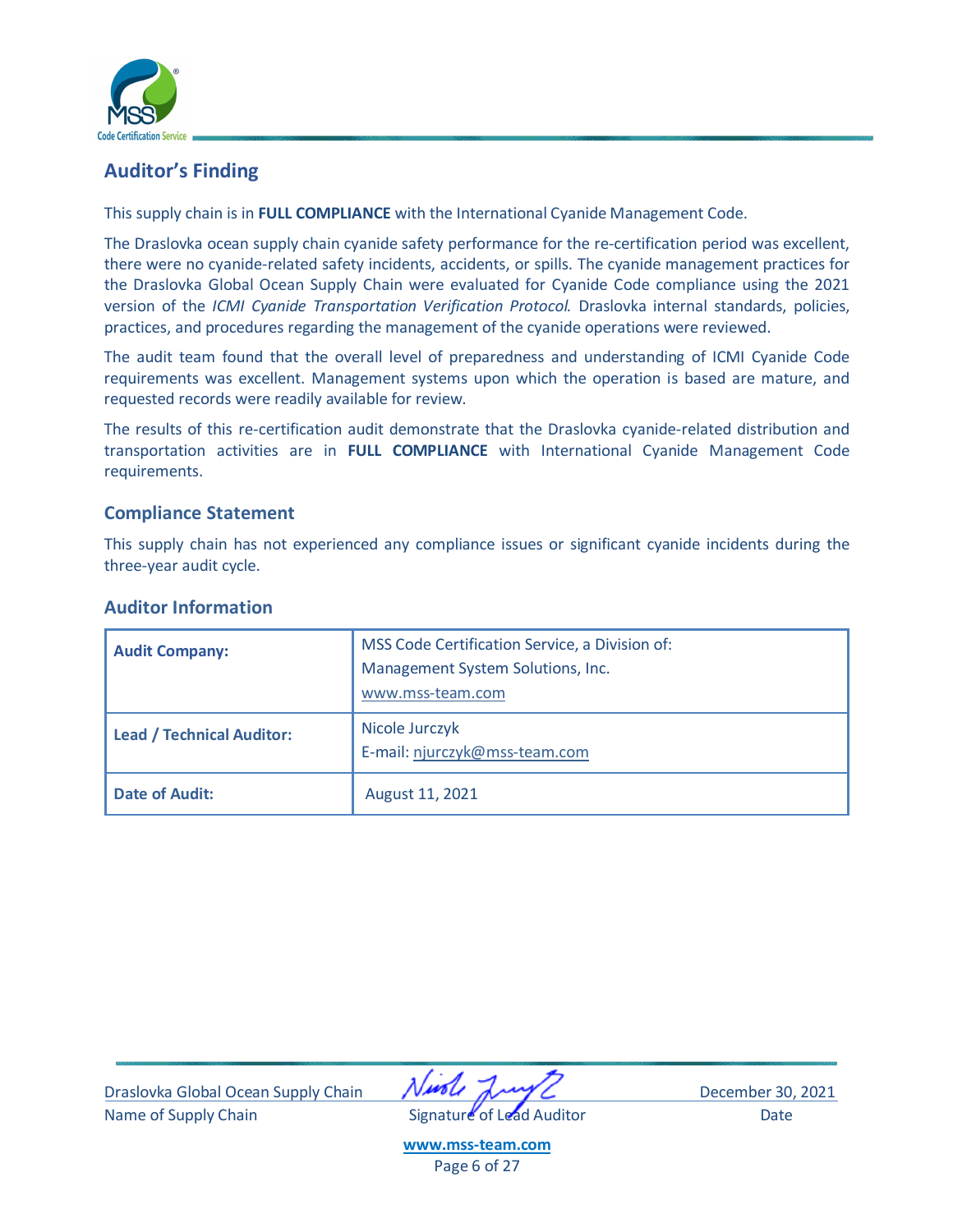

## <span id="page-6-0"></span>**Auditor Attestation**

I attest that I meet the criteria for knowledge, experience and conflict of interest for a Cyanide Code Certification Audit Lead Auditor, established by the International Cyanide Management Institute and that all members of the audit team meet the applicable criteria established by the International Cyanide Management Institute for Code Verification Auditors.

I attest that this Summary Audit Report accurately describes the findings of the re-certification audit. I further attest that the re-certification audit was conducted in a professional manner in accordance with the International Cyanide Management Code *Cyanide Transportation Verification Protocol* and using standard and accepted practices for health, safety and environmental audits.

Draslovka Global Ocean Supply Chain  $\lambda/\mu$ ,  $\lambda$ 

Name of Supply Chain **Signature of Lead Auditor** Signature of Lead Auditor **Canada Auditor** Date

Draslovka Global Ocean Supply Chain **VAC AWA BEACH December 30, 2021** Name of Supply Chain **Signature** of Lead Auditor Date

**[www.mss-team.com](http://www.mss-team.com/)** Page 7 of 27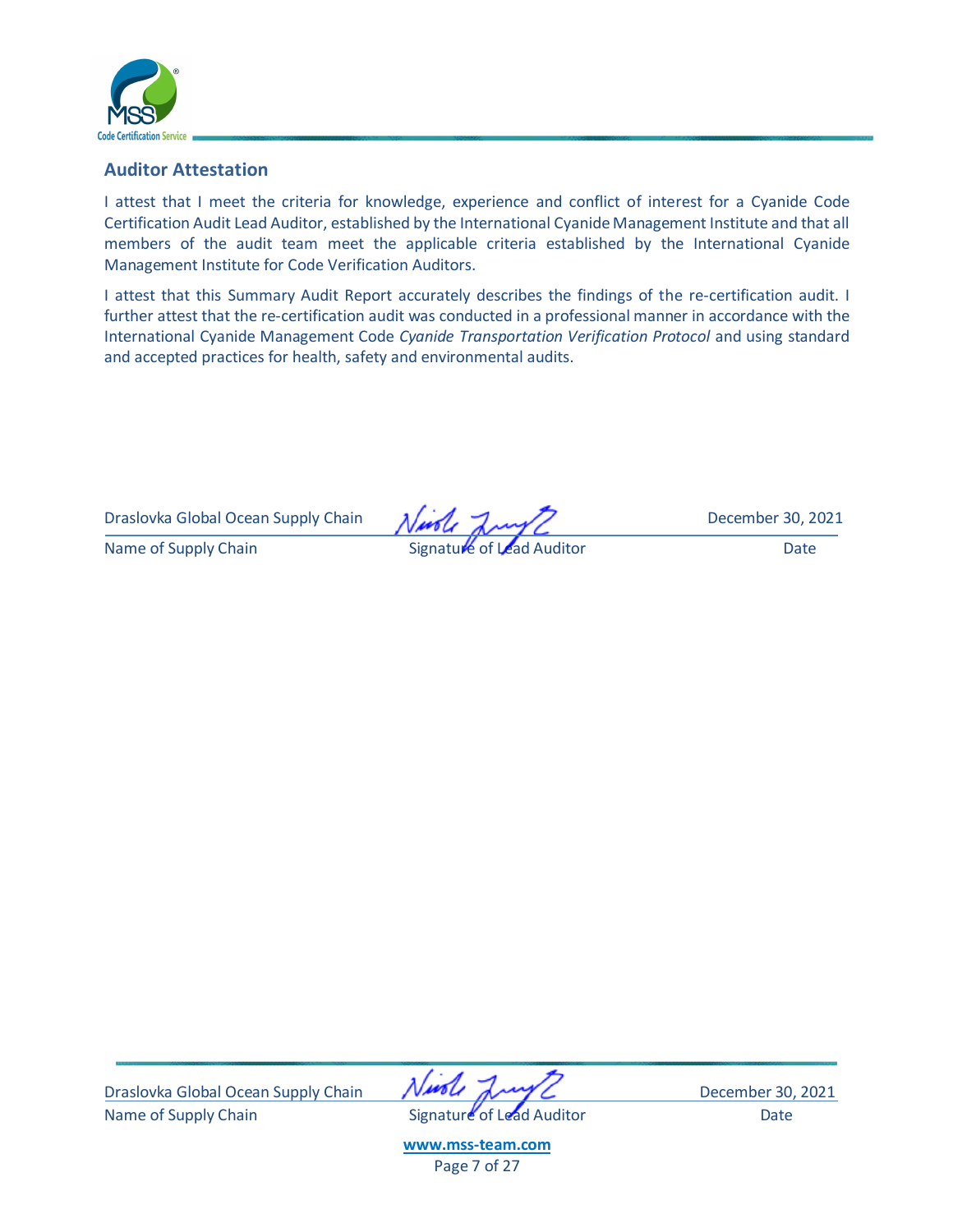

# <span id="page-7-0"></span>**Principles and Standards of Practice - Cyanide Transportation Verification Protocol**

## <span id="page-7-1"></span>Principle 1 | TRANSPORT

Transport cyanide in a manner that minimizes the potential for accidents and releases.

**Transport Practice 1.1:** Select cyanide transport routes to minimize the potential for accidents and releases.

Draslovka maintains formal standards, policies, guidelines, and procedures for ensuring Distribution Safety. Standards exist for Incident Prevention, Emergency Response, Transportation Risk Assessment, Distribution Regulatory Compliance, and Training, and Distribution Handling & Storage.

Draslovka initially qualifies a new customer for sodium cyanide, they follow a standard practice which is called the "First Order Process". Regional Mining Solutions Field Technical Consultants evaluate the new customer for their ability to safely use and store material and they evaluate the possible routes that can be used to transport the cyanide from Draslovka to the customer site. This evaluation of the route includes consideration of population densities, infrastructure issues, pitch and grade of roads, and prevalence and proximity of water bodies. The route evaluation includes an evaluation of all portions of the route including rail transport, origination and destination rail yards, ocean carrier transport, ports, and barges, when applicable. Draslovka generally chooses shorter routes that do not go through population centers or multiple interchange points when possible. Any risks associated with the route used to bring cyanide from Draslovka to a customer are evaluated as part of the First Order Process. The route assessment is performed by the Field Technical Consultant function within the Mining Solutions Business. Any necessary risk-mitigation measures are identified and defined during this First Order Process.

Records were available to show that ICMI Cyanide Code Due Diligence evaluations were conducted for all ocean carriers, all ports, and railroads that are used by the ocean carriers to transport the product while it is under their possession. Draslovka is not involved in the determination of the final marine routes used by the ocean carriers.

Routes are re-evaluated periodically, usually during customer visits. Draslovka has a very formal Product Stewardship Review process in which all aspects of cyanide product stewardship (labeling, product trail, use or transportation incidents, SDS, etc.) are reviewed at least every three years.

Draslovka obtains necessary governmental approvals and export / import licenses for international shipments. Draslovka has concluded that the Homeland Security and U.S. Coast Guard infrastructure that is available to assist ports regarding security and emergency response is sufficient to conclude that Cyanide Code requirements are fulfilled.

Draslovka maintains very close relationships with its transportation partners on topics of safety. The primary risks with the ocean transportation supply chain relate to the possibility of losing track of a shipment due to a trans-shipment or other factors, or the risk of having a container opened en-route by a

Draslovka Global Ocean Supply Chain **NAPA AND CONTROL** December 30, 2021 Name of Supply Chain **Signature of Lead Auditor** Date

**[www.mss-team.com](http://www.mss-team.com/)** Page 8 of 27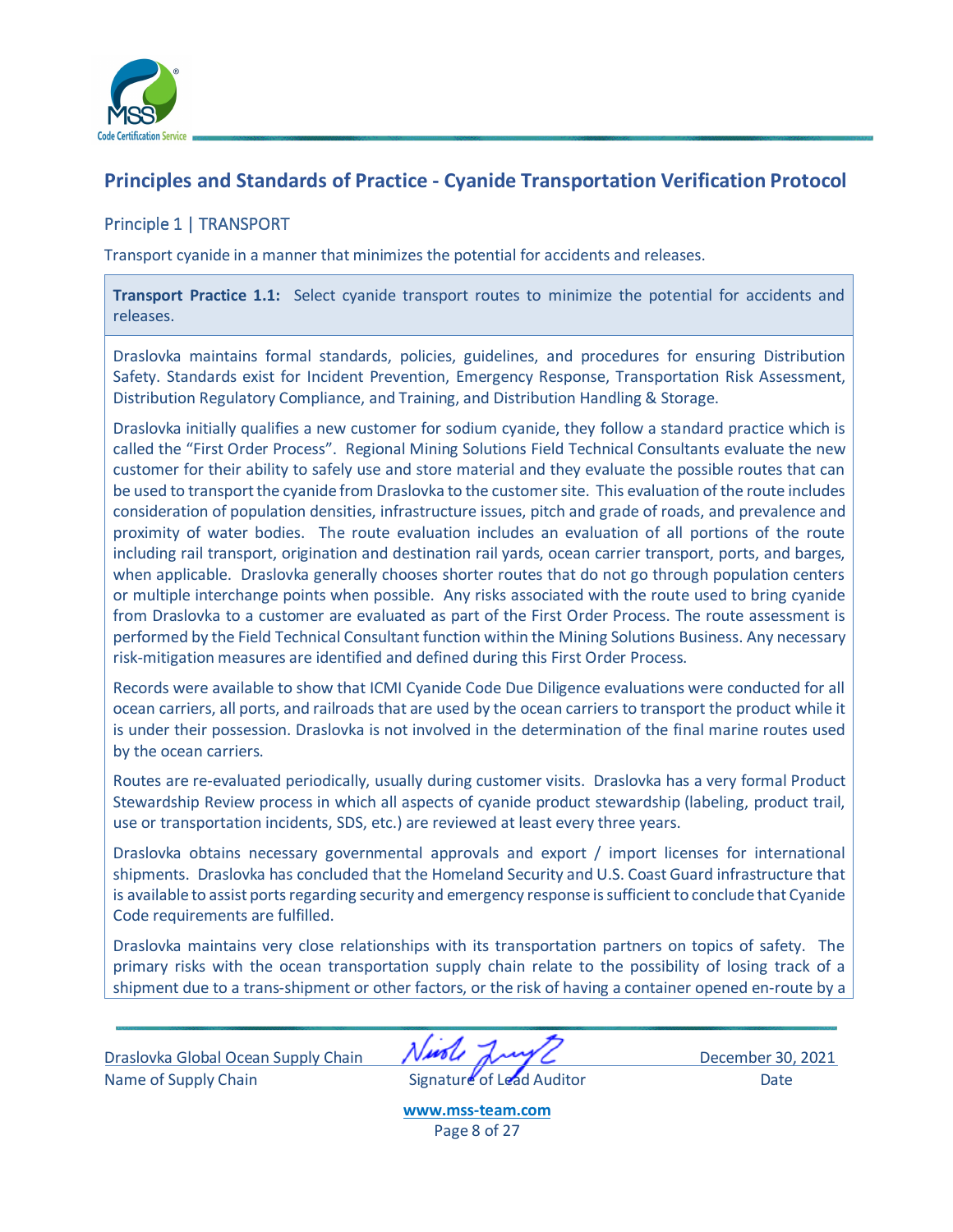

person who has not been trained in cyanide safety. The overall selection of the routing for shipments gives very strong preference to routing that does not involve a trans-shipment step (transferring the shipment from one carrier to another enroute). In addition to the care taken to avoid trans-shipment situations in the routing process, Draslovka contracts with CLX, a freight forwarding company to arrange and then track shipments closely. Information regarding the Draslovka ability to track ocean shipments was sampled during the audit and was found to be suitable for mitigating the risk of losing track of a specific shipment. In order to reduce the chance that an unauthorized or untrained person opens an inter-modal container, the containers are sealed. Information on the shipping records was appropriate and no problems were evident.

Draslovka uses its formal standards, policies, guidelines, formal contracts with safety, health, environmental, and security terms and conditions to ensure that cyanide is appropriately handled and transported by its transportation partners.

|                   | $\boxtimes$ in Full Compliance with   |                          |
|-------------------|---------------------------------------|--------------------------|
| The operation is: | $\Box$ In Substantial Compliance with | Standard of Practice 1.1 |
|                   | $\Box$ Not in Compliance with         |                          |

**Transport Practice 1.2:** Ensure that personnel operating cyanide handling and transport equipment can perform theirjobs with minimum risk to communities and the environment.

This requirement does not apply to the Draslovka area of responsibility within this supply chain. Draslovka uses its formal standards, policies, guidelines, formal contracts with safety, health, environmental, and security terms and conditions to ensure that cyanide is appropriately handled and transported by its transportation partners.

| The operation is: | $\boxtimes$ In Full Compliance with                                    |                          |
|-------------------|------------------------------------------------------------------------|--------------------------|
|                   | $\Box$ In Substantial Compliance with<br>$\Box$ Not in Compliance with | Standard of Practice 1.2 |

**Transport Practice 1.3:** Ensure that transport equipment issuitable for the cyanide shipment.

Inter-modal containers used for international shipments are owned and controlled by the ocean carriers that will carry the containers to international destinations. Confirmation was made during the audit and due diligence investigations that container maximum allowable weights are well above the maximum weight that is packed into the containers.

Draslovka ensures authorized packaging is used for the solid sodium cyanide. Package specifications were

Draslovka Global Ocean Supply Chain **NAPA AND CONTROL** December 30, 2021 Name of Supply Chain **Signature** of Lead Auditor Date

**[www.mss-team.com](http://www.mss-team.com/)** Page 9 of 27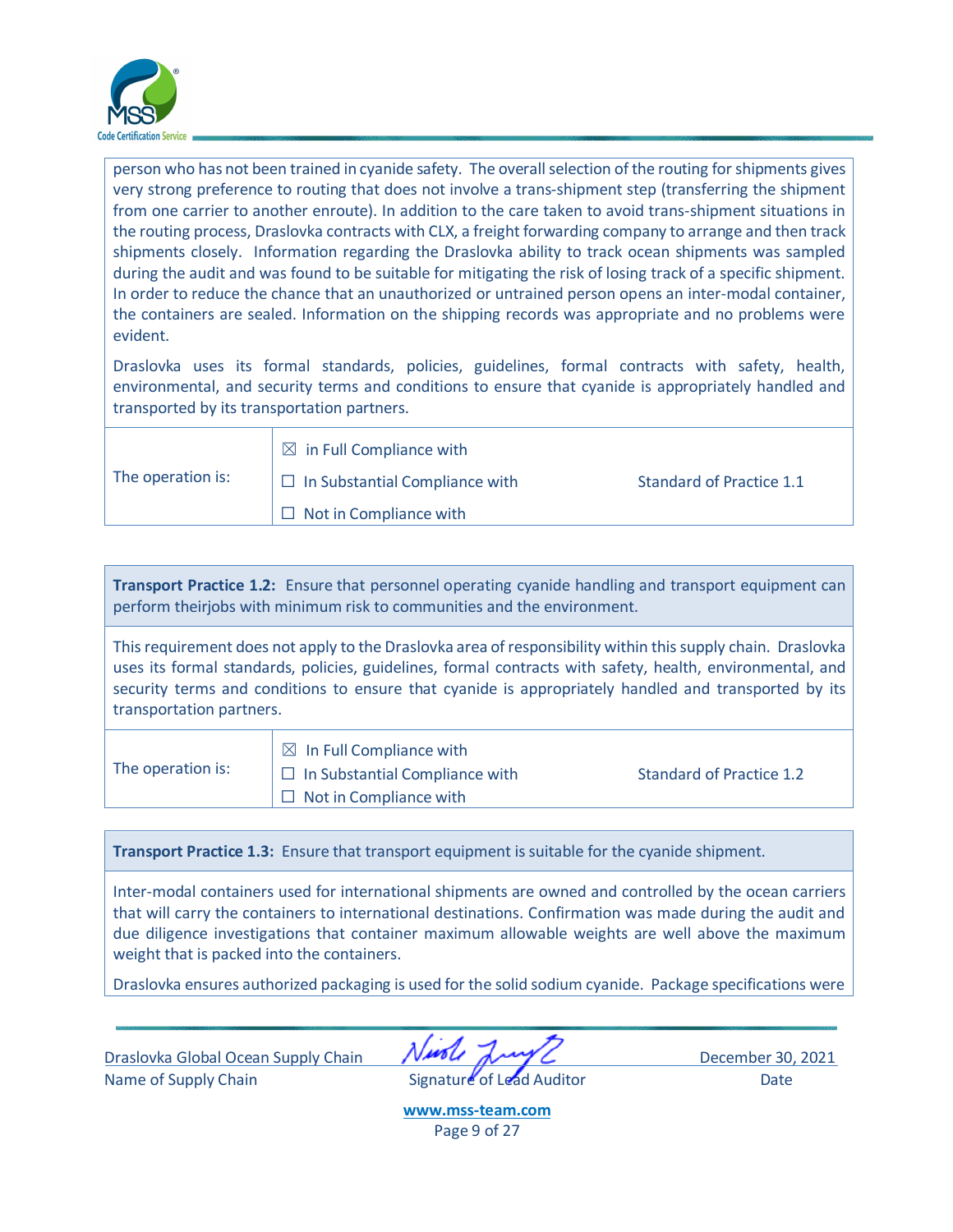

reviewed and were found to be compliant. The LSI packaging operation was most recently audited as part of the Draslovka Production Multi-Site Cyanide Code Certification in 2019. LSI checklists and procedures require an inspection of the cargo and containers to ensure that all equipment is deemed to be safe for transport. The loading procedures and sample of filled out loading checklists for the loading of cyanide were evaluated and were found to be appropriate. The shipments of bulk and semi-bulk packages in intermodal containers are standard weights. Standard blocking and bracing configurations are used. Shipping paperwork was reviewed to confirm that shipment weights were consistent and acceptable.

Draslovka uses its formal standards, policies, guidelines, formal contracts with safety, health, environmental, and security terms and conditions to ensure that cyanide is appropriately handled and transported by its transportation partners.

The operation is:

 $\boxtimes$  In Full Compliance with  $\Box$  In Substantial Compliance with Standard of Practice 1.3  $\Box$  Not in Compliance with

**Transport Practice 1.4:** Develop and implement a safety program for transport of cyanide.

Draslovka ensures authorized packages are used for solid sodium cyanide. Package specifications were reviewed during the audit and were found to be compliant. The Draslovka packaging operation was audited and certified to the ICMI Cyanide Code using the Production Protocol in 2019.

All documentation (procedures and checklists) requires proper placarding (all 4 sides) to be confirmed prior to the containers being released. Memphis Plant and LSI operational procedures reviewed during the 2019 Production Re-certification audit required the International Maritime Organization (IMO) marine pollutant signage to be posted on the containers.

Intermodal Cartage employees at the Draslovka / LSI packaging facility transport the inter-modal containers away from Memphis, TN. During the re-certification audit of this operation in 2021, observations were made that drivers conduct a pre-trip inspection prior to departure. Mechanical defects are called to the attention of the on-site mechanic. Issues that would affect safety and/or legal compliance are resolved prior to movement off-site.

Draslovka uses its formal standards, policies, guidelines, formal contracts with safety, health, environmental, and security terms and conditions to ensure that cyanide is appropriately handled and transported by its transportation partners.

|                   | $\boxtimes$ in Full Compliance with   |                          |
|-------------------|---------------------------------------|--------------------------|
| The operation is: | $\Box$ In Substantial Compliance with | Standard of Practice 1.4 |
|                   | $\Box$ Not in Compliance with         |                          |

Draslovka Global Ocean Supply Chain **NAPA AND CONTROL** December 30, 2021 Name of Supply Chain **Signature of Lead Auditor** Date

**[www.mss-team.com](http://www.mss-team.com/)** Page 10 of 27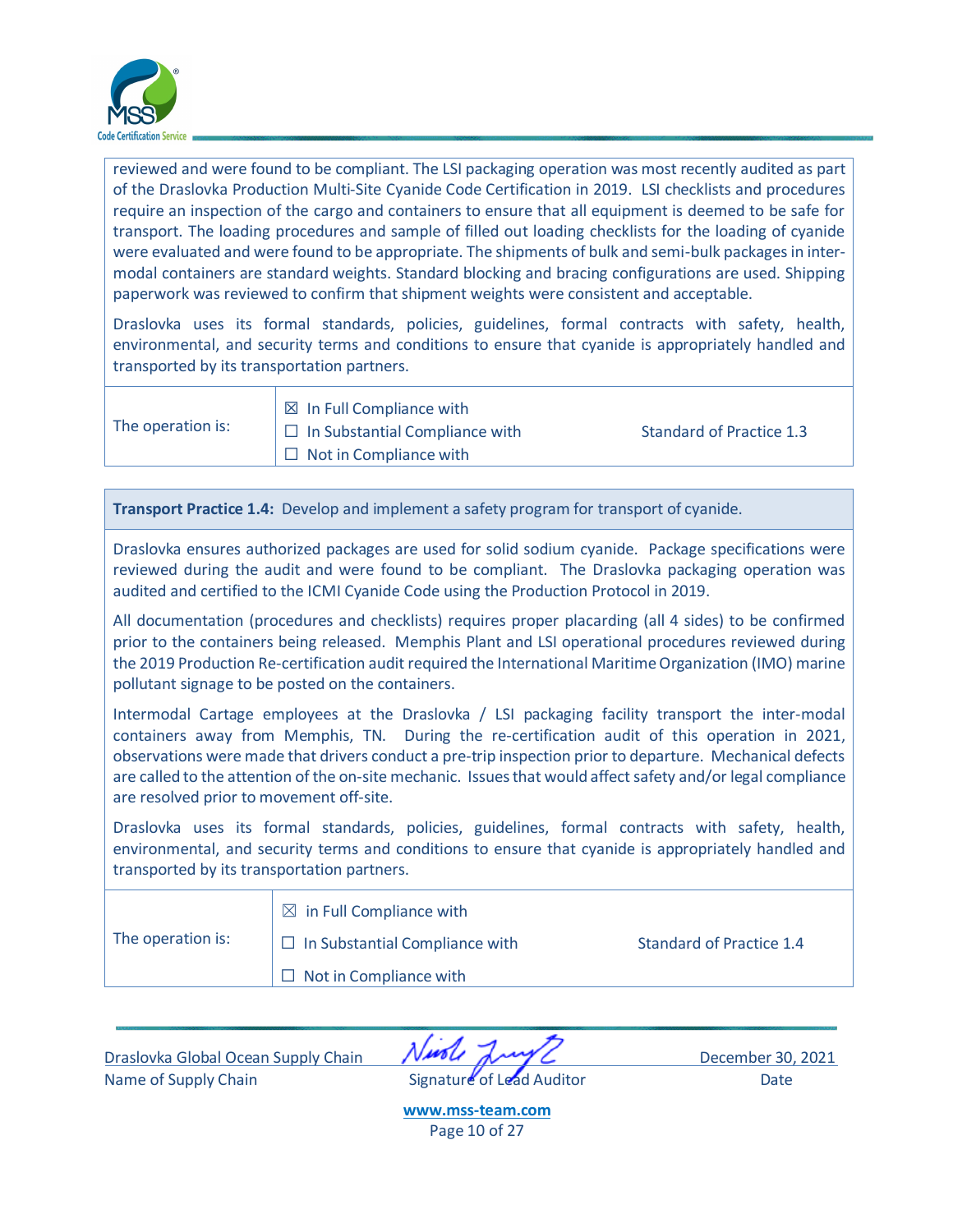

**Transport Practice 1.5:** Follow international standards for transportation of cyanide by sea.

Draslovka ships its sodium cyanide on main line ocean carriers that have demonstrated safety programs and safe performance. The ocean carriers sign standard contractual agreements that require that the carrier adhere to applicable EHS regulations and have "organized safety programs."

Current carrier contracts were reviewed during the audit and this standard clause appears in the ocean carrier contract. Each carrier was asked for information regarding fulfillment of Cyanide Code requirements using a customized ICMI transportation protocol. The Draslovka Ocean Carrier contracts require that all transportation is conducted in accordance with all regulatory requirements. This would include U.S. Department of Transportation and IMDG requirements. Responses and information provided by all carriers was deemed to be appropriate by the 3rd-party auditor.

The ocean routes are chosen by the ocean carriers. The ports are evaluated by the Mining Solutions Field Technical Consultants. Records were available to show that all ports used in this supply chain have undergone a Due Diligence review. Shipping lanes and all ports used in this supply chain were identified during the audit. The U.S. Regional Mining Solutions Field Technical Consultant reported that U.S. ports in use at the time of the audit had all been contacted to inquire about emergency response capabilities, environmental policies, security practices, and adherence to Maritime Transportation Security Act requirements. Draslovka has also concluded that the Homeland Security and U.S. Coast Guard infrastructure that is available to assist ports regarding security and emergency response is sufficient to conclude that Cyanide Code requirements are fulfilled.

The Draslovka packaging specifications were reviewed as part of the audit and were found to be conformant to the packaging requirements of the IMO DG Code. Packaging reviewed during the 2019 Cyanide Code production audit and the 2021 transportation supply chain audits of Empire Express and IMCG was appropriately marked and was found to be compliant with Chapter 5.2 of the IMO DG Code requirements.

Loaded inter-modal containers were evaluated and were found to be marked and placarded in accordance with the IMO DG Code during the 2021 audit of Draslovka transportation partner IMCG.

Shipping documents were reviewed for a sample of cyanide shipments from the re-certification period for each ocean carrier used in this supply chain. All information required by the IMO DG Code is required as standard practice on Draslovka shipping paperwork. The container packing certificates from shipments during the re-certification period were reviewed during the audit as part of the overall evaluation of shipping papers. All information was found to be conformant to IMO DG Code requirements.

Draslovka maintains records which show that the ocean transport is conducted in compliance with all international and U.S. Department of Transportation (DOT) requirements (records including valid SOLAS certificates). Draslovka contractually requires the carriers to maintain this information. The ocean carriers confirmed to Draslovka that they have cyanide emergency response information available on board each

Draslovka Global Ocean Supply Chain **NAPPL** December 30, 2021 Name of Supply Chain **Signature** of Lead Auditor Date

**[www.mss-team.com](http://www.mss-team.com/)** Page 11 of 27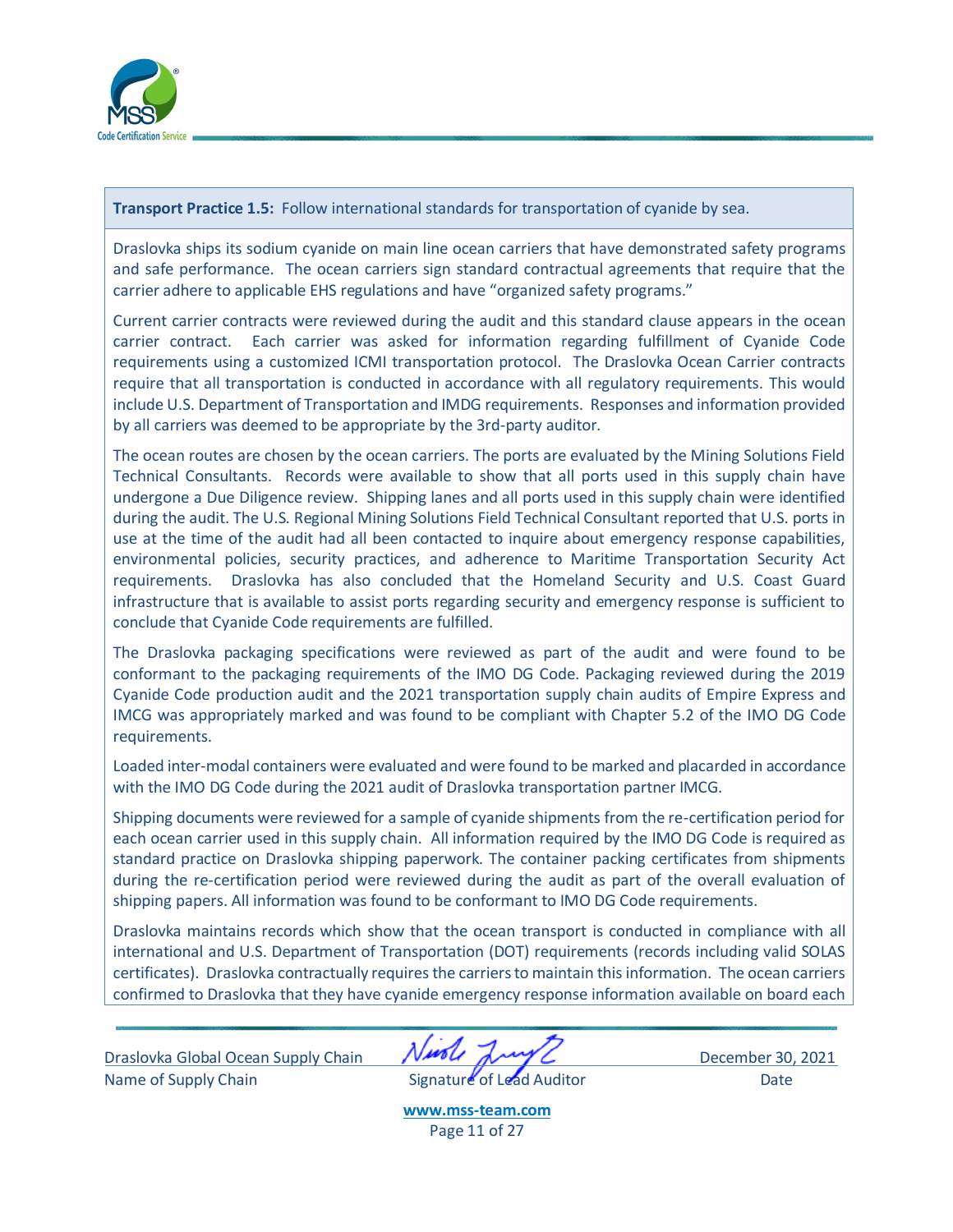

| vessel.           |                                                                                                                                                                                                                     |                                 |
|-------------------|---------------------------------------------------------------------------------------------------------------------------------------------------------------------------------------------------------------------|---------------------------------|
|                   | Draslovka confirms that ocean carriers comply with stowage and separation requirements of Part 7 of the<br>DG Code as part of its due diligence review process. Records were available for review during the audit. |                                 |
| The operation is: | $\boxtimes$ in Full Compliance with<br>In Substantial Compliance with<br>Not in Compliance with                                                                                                                     | <b>Standard of Practice 1.5</b> |

**Transport Practice 1.6:** Track cyanide shipments to prevent losses during transport.

Draslovka works together with its freight forwarder CLX to track shipments using a secure web-based shipment tracking system. Appropriate action is taken to ensure that cyanide shipments keep moving, stay on pre-designated routes, and that location can always be confirmed. Draslovka has access to "realtime" information through the CLX export service provider portal regarding the location and status of its shipments of cyanide. Shipping paperwork was reviewed and was found to be conformant to Code requirements, including chain of custody requirements.

The following documentation is used to track inventory and movement of cyanide: bills of lading and shipping papers indicating the number of packages and amount of material. The abovementioned documents were reviewed during the audit. Ocean carriers reported that they maintain databases with SDS information for the products they carry.

Draslovka uses its formal standards, policies, guidelines, formal contracts with safety, health, environmental, and security terms and conditions to ensure that cyanide is appropriately handled and transported by its transportation partners.

<span id="page-11-0"></span>

|                   | $\boxtimes$ in Full Compliance with   |                          |
|-------------------|---------------------------------------|--------------------------|
| The operation is: | $\Box$ In Substantial Compliance with | Standard of Practice 1.6 |
|                   | $\Box$ Not in Compliance with         |                          |

Draslovka Global Ocean Supply Chain **NAPA AND CONTROL** December 30, 2021 Name of Supply Chain **Signature** of Lead Auditor Date



**[www.mss-team.com](http://www.mss-team.com/)** Page 12 of 27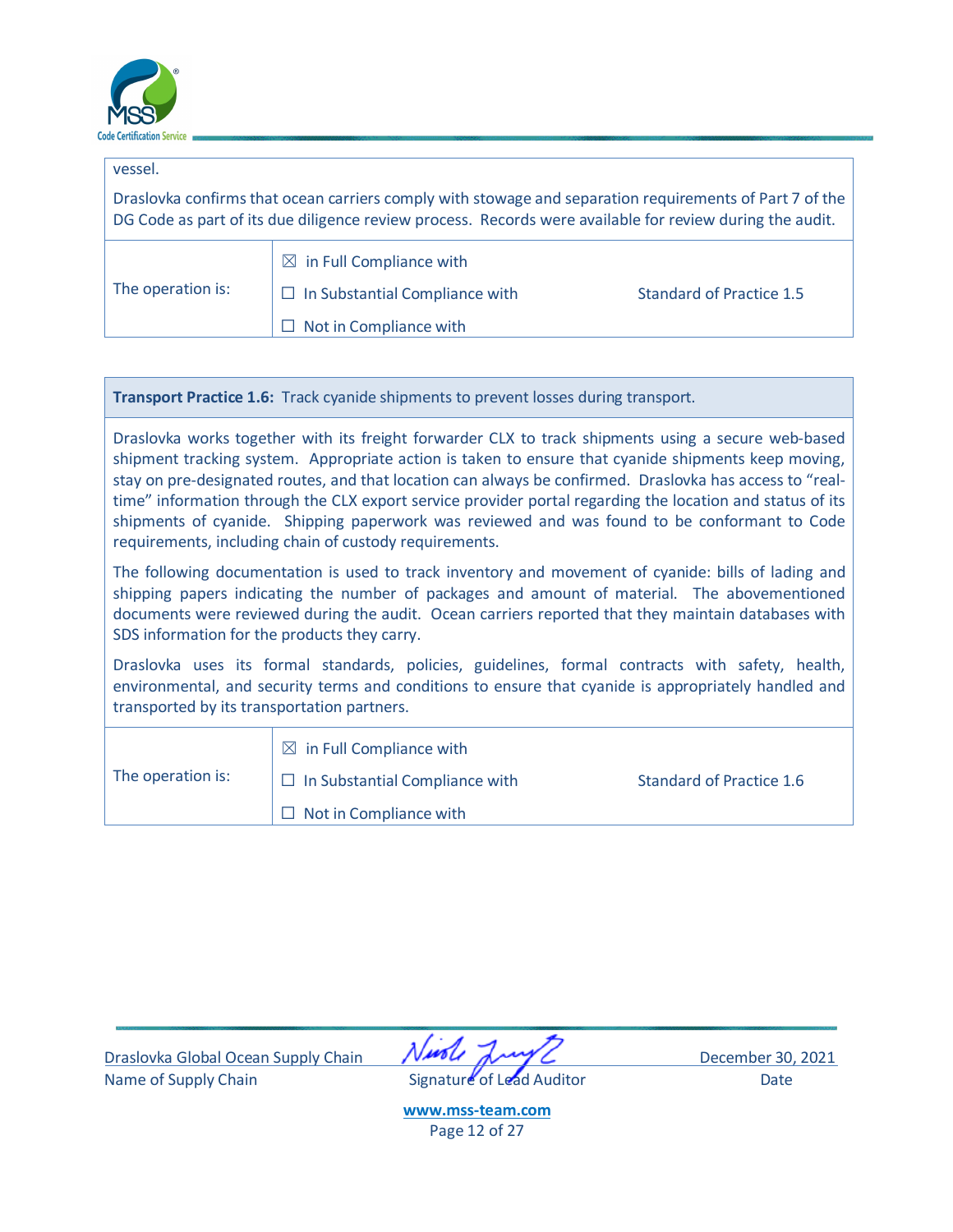

## Principle 2 | INTERIM STORAGE

Design, construct and operate cyanide interim storage sites to prevent releases and exposures.

|                   | Transport Practice 2.1: Store cyanide in a manner that minimizes the potential for accidental releases.     |                          |
|-------------------|-------------------------------------------------------------------------------------------------------------|--------------------------|
|                   | This requirement does not apply to the Draslovka area of responsibility within this supply chain.           |                          |
| The operation is: | $\boxtimes$ in Full Compliance with<br>$\Box$ In Substantial Compliance with<br>Not in Compliance with<br>H | Standard of Practice 2.1 |

## <span id="page-12-0"></span>Principle 3 | EMERGENCY RESPONSE

Protect communities and the environment through the development of emergency response strategies and capabilities.

**Transport Practice 3.1:** Prepare detailed emergency response plans for potential cyanide releases.

Draslovka has several key documents that were reviewed as part of this audit: 1) Mining Solutions Global Emergency Response Plan; and 2) Transportation Emergency Information fact sheet for Draslovka Solid (Sodium or Potassium) Cyanide. Together, the documents provide detailed plans, procedures and information to address all ICMI Cyanide Code emergency response requirements, including transportation related emergencies. The Transportation Emergency Information fact sheet has quick, but complete information that has been seen in use during transportation activities observed during previous Cyanide Code audits. The Transportation Emergency Information fact sheet is designed to address solid briquettes.

The Draslovka plans are more general and universally applicable to all types of emergencies. Professional emergency responders together with technical guidance from Draslovka would be responsible for addressing issues involving the way in which the structure of the vessel should be managed after an emergency. The response plans describe the different levels of response actions for anticipated emergency situations. The Mining Solutions Global Emergency Response Plan describes the steps that are to be taken by Cyanide Hot Line and other Cyanides Business personnel. All of the plans clearly outline the roles and responsibilities of external responders.

|                   | $\boxtimes$ in Full Compliance with   |                          |
|-------------------|---------------------------------------|--------------------------|
| The operation is: | $\Box$ In Substantial Compliance with | Standard of Practice 3.1 |
|                   | $\Box$ Not in Compliance with         |                          |

Draslovka Global Ocean Supply Chain December 30, 2021 Name of Supply Chain **Signature** of Lead Auditor Date

**[www.mss-team.com](http://www.mss-team.com/)** Page 13 of 27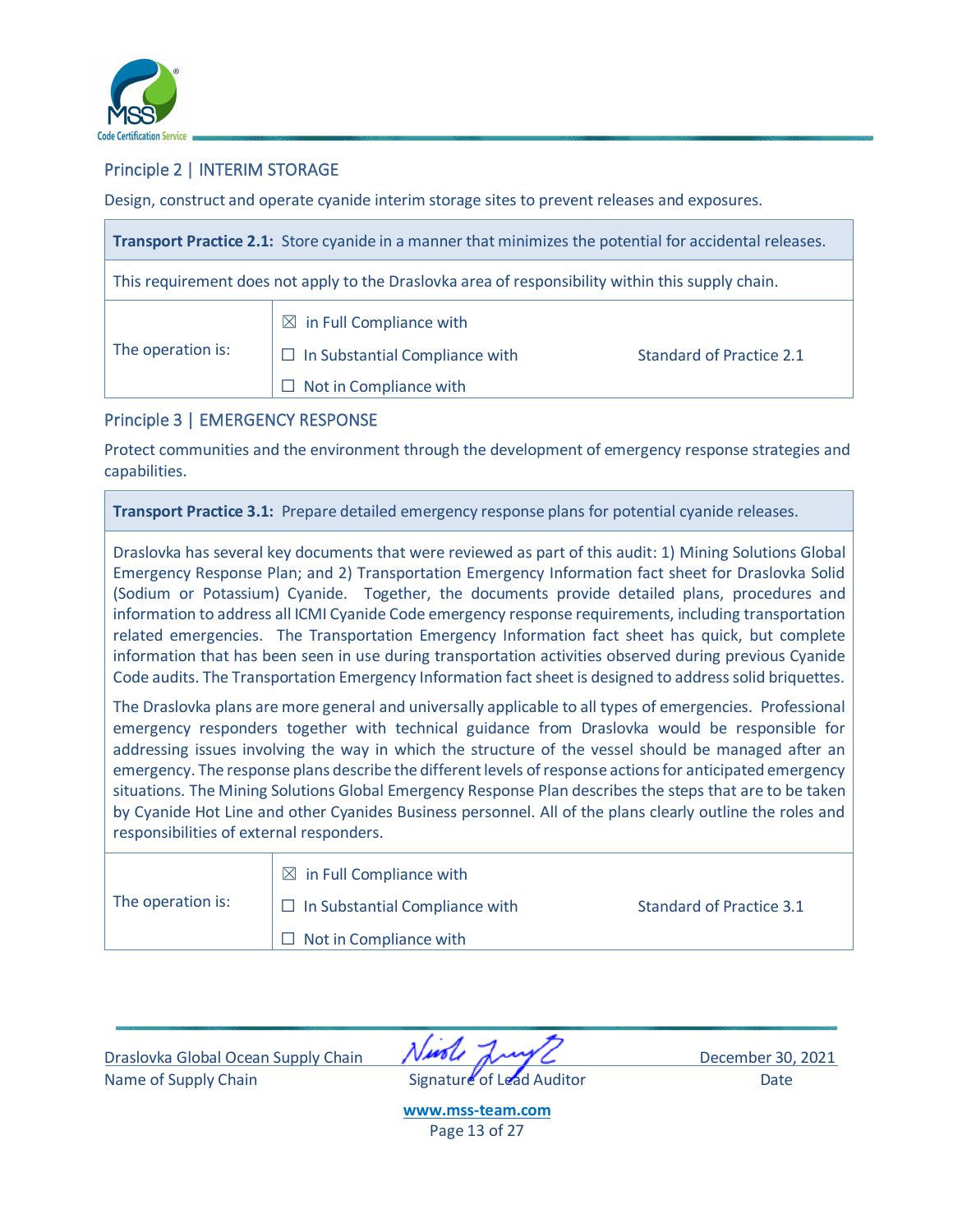

**Transport Practice 3.2:** Designate appropriate response personnel and commit necessary resources for emergency response.

The roles and responsibilities of relevant Draslovka personnel are clearly described in the Transportation Emergency Information fact sheet and the Mining Solutions Global Emergency Response Plan.

Draslovka uses its formal standards, policies, guidelines, formal contracts with safety, health, environmental, and security terms and conditions to ensure that cyanide is appropriately handled and transported by its transportation partners.

|                   | $\boxtimes$ in Full Compliance with   |                          |
|-------------------|---------------------------------------|--------------------------|
| The operation is: | $\Box$ In Substantial Compliance with | Standard of Practice 3.2 |
|                   | $\Box$ Not in Compliance with         |                          |

**Transport Practice 3.3:** Develop procedures for internal and external emergency notification and reporting.

The notification procedures are described in the Mining Solutions Global Emergency Response Plan reviewed by the Auditor. Emergency contact information is contained in the Plan and the Transportation Emergency Information fact sheet.

The Mining Solutions Global Emergency Response Plan requires procedural review and reauthorization at least every three years. Drills are conducted on an annual basis to ensure notification and reporting procedures are kept current. Appendix B to the Mining Solutions Global Emergency Response Plan requires the Mining Solutions Global Emergency Response Plan Phone List to be checked at least annually. The Mining Solutions Global Emergency Response Plan including Appendix B was last updated in 2021.

The Mining Solutions Global Emergency Response Plan requires the notification of ICMI of any significant sodium cyanide incident within 24 hours. This supply chain has not had any cyanide incidents that would require reporting during the re-certification period.

|                   | $\boxtimes$ in Full Compliance with   |                                 |
|-------------------|---------------------------------------|---------------------------------|
| The operation is: | $\Box$ In Substantial Compliance with | <b>Standard of Practice 3.3</b> |
|                   | $\Box$ Not in Compliance with         |                                 |

**Transport Practice 3.4:** Develop procedures for remediation of releases that recognize the additional

Draslovka Global Ocean Supply Chain **NAPPL** December 30, 2021 Name of Supply Chain **Signature** of Lead Auditor Date

**[www.mss-team.com](http://www.mss-team.com/)** Page 14 of 27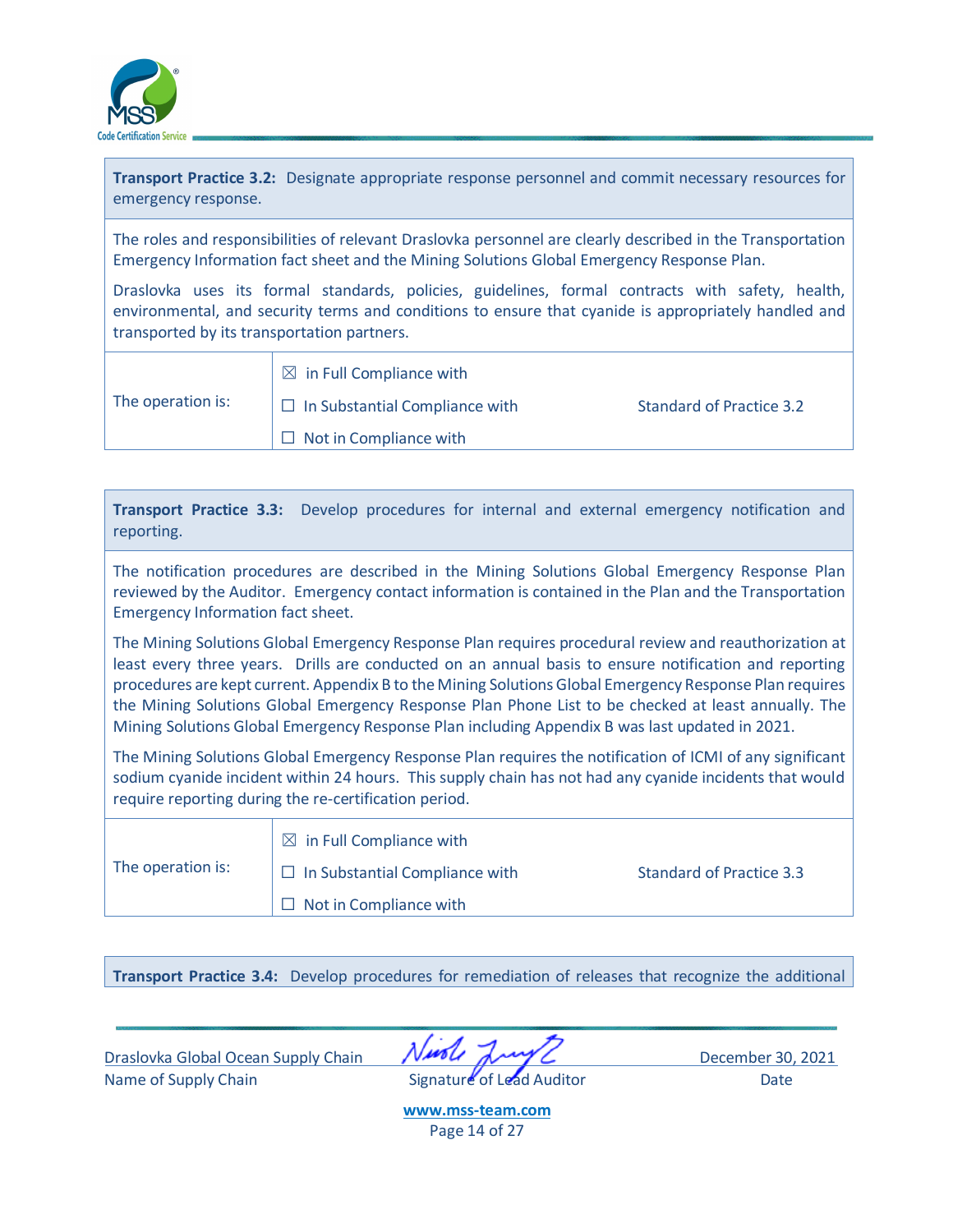

hazards of cyanidetreatment chemicals.

Appendix C of the Mining Solutions Global Emergency Response Plan, entitled Sodium Cyanide Spill Requirements, details immediate actions, cleanup and disposal procedures, and first-aid actions. All aspects of recovery and neutralization are addressed. Appendix C also specifically prohibits the use of chemicals such as sodium hypochlorite, ferrous sulfate and hydrogen peroxide for treating a cyanide spill into surface water.

|                   | $\boxtimes$ in Full Compliance with   |                          |
|-------------------|---------------------------------------|--------------------------|
| The operation is: | $\Box$ In Substantial Compliance with | Standard of Practice 3.4 |
|                   | $\Box$ Not in Compliance with         |                          |

| needed.                                                                                                                                                                                                                                                                                                                                                                                                                                                                                                                                                                                                                                                  | Transport Practice 3.5: Periodically evaluate response procedures and capabilities and revise them as |                                 |  |
|----------------------------------------------------------------------------------------------------------------------------------------------------------------------------------------------------------------------------------------------------------------------------------------------------------------------------------------------------------------------------------------------------------------------------------------------------------------------------------------------------------------------------------------------------------------------------------------------------------------------------------------------------------|-------------------------------------------------------------------------------------------------------|---------------------------------|--|
| According to the Mining Solutions Global Emergency Response Plan, emergency plans are checked at least<br>every three years and notification numbers are checked at least annually. The Mining Solutions Global<br>Emergency Response Plan and the Appendix B phone list were last updated in 2021.                                                                                                                                                                                                                                                                                                                                                      |                                                                                                       |                                 |  |
| According to the Mining Solutions Global Emergency Response Plan, the plan is to be tested by conducting<br>drills at least annually. If an actual emergency response event occurs, an evaluation of the actual response<br>may be used in lieu of an emergency response drill. The Mining Solutions Global Emergency Response<br>Plan requires drills to be documented and improvement actions tracked. Several drill critiques from the<br>re-certification period were available for review. Due to the pandemic, there were no drills conducted in<br>2020. This situation was accepted by the auditor and no further actions were deemed necessary. |                                                                                                       |                                 |  |
| The operation is:                                                                                                                                                                                                                                                                                                                                                                                                                                                                                                                                                                                                                                        | $\boxtimes$ in Full Compliance with<br>In Substantial Compliance with<br>ш<br>Not in Compliance with  | <b>Standard of Practice 3.5</b> |  |

Draslovka Global Ocean Supply Chain **Nurst Any C** December 30, 2021 Name of Supply Chain **Signature** of Lead Auditor Date



**[www.mss-team.com](http://www.mss-team.com/)** Page 15 of 27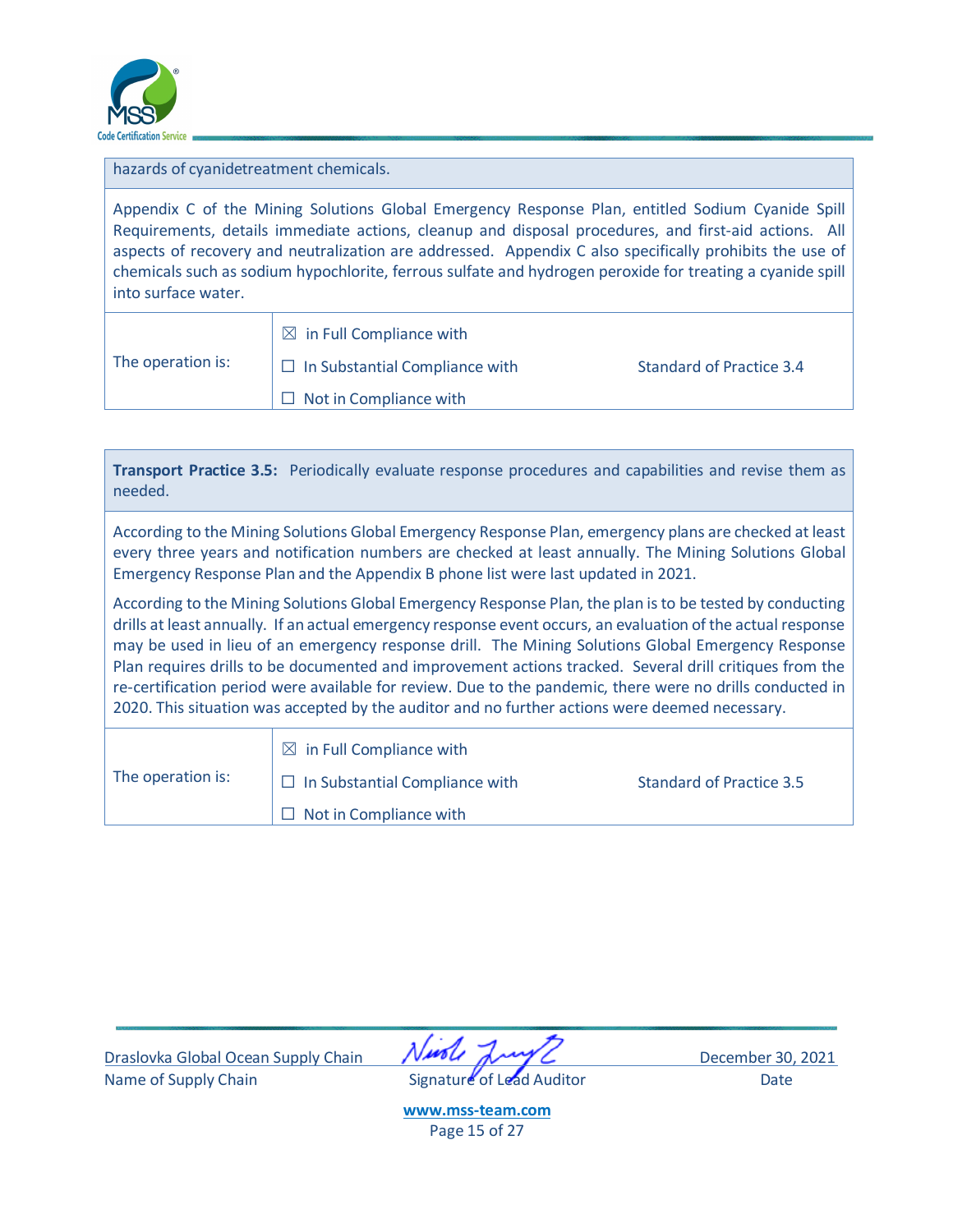

# <span id="page-15-0"></span>**Ocean Carrier and Port Due Diligence Investigation Results**

All global ocean moves of sodium cyanide that originate in the United States are within the scope of this audit of the Draslovka processes used to manage the ocean transport of its products. The results of the due diligence evaluations of five (5) ocean carriers are also contained within this report. The five ocean carriers for which due diligence investigations were performed are:

- 1. Hamburg Sud
- 2. Maersk / Sealand
- 3. Mediterranean Shipping Co. (MSC)
- 4. ONE Line
- 5. Hapag Lloyd

The Due Diligence Investigations were conducted for U.S. and international ports in use at the time of the audit. Records were sampled to confirm that Draslovka had either evaluated the ports specifically for cyanide safety handling practices, or that the port had been previously approved and used by Draslovka for hazardous material shipments. The due diligence reviews of all entities within the supply chain were conducted after the on-site portion of the evaluation. The following ports are used by Draslovka for sodium cyanide shipments to gold mine customers:

| <b>Name of Port</b>         | <b>Country</b>       | <b>Name of Port</b> | <b>Country</b>       |
|-----------------------------|----------------------|---------------------|----------------------|
| Angamos (Mejilliones)       | Chile                | Manzanillo          | <b>Mexico</b>        |
| Antofagasta                 | Chile                | Miami, FL           | <b>United States</b> |
| Arica                       | Chile                | <b>Montreal</b>     | Canada               |
| <b>Balboa</b>               | Panama               | New Orleans, LA     | <b>United States</b> |
| Becancour, Quebec           | Canada               | <b>Punta Arenas</b> | Chile                |
| Belem (Vila do Conde)       | <b>Brazil</b>        | Quetzal             | Guatemala            |
| <b>Buenos Aires</b>         | Argentina            | <b>Rio Haina</b>    | <b>Dominican Re</b>  |
| Callao                      | Peru                 | Salvador            | <b>Brazil</b>        |
| Colon                       | Panama               | San Antonio         | Chile                |
| Corinto                     | Nicaragua            | <b>Santos</b>       | <b>Brazil</b>        |
| Cortes                      | <b>Honduras</b>      | <b>Santo Tomas</b>  | Guatemala            |
| Deseado                     | Argentina            | Seattle, WA         | <b>United States</b> |
| Everglades - Ft. Lauderdale | <b>United States</b> | San Pedro, CA       | <b>United States</b> |
| Guayaquil                   | Ecuador              | Savannah, GA        | <b>United States</b> |
| Iquique                     | Chile                | Valparaiso          | Chile                |
| Kingston                    | Jamaica              | Veracruz            | <b>Mexico</b>        |
| Long Beach, CA              | <b>United States</b> | Zarate              | Argentina            |
| Los Angeles, CA             | <b>United States</b> |                     |                      |

| <b>Name of Port</b>          | <b>Country</b>       | <b>Name of Port</b> | <b>Country</b>            |
|------------------------------|----------------------|---------------------|---------------------------|
| <b>Angamos (Mejilliones)</b> | Chile                | Manzanillo          | <b>Mexico</b>             |
| Antofagasta                  | Chile                | Miami, FL           | <b>United States</b>      |
| Arica                        | Chile                | Montreal            | Canada                    |
| <b>Balboa</b>                | Panama               | New Orleans, LA     | <b>United States</b>      |
| Becancour, Quebec            | Canada               | <b>Punta Arenas</b> | Chile                     |
| Belem (Vila do Conde)        | <b>Brazil</b>        | Quetzal             | Guatemala                 |
| <b>Buenos Aires</b>          | Argentina            | <b>Rio Haina</b>    | <b>Dominican Republic</b> |
| Callao                       | Peru                 | Salvador            | <b>Brazil</b>             |
| Colon                        | Panama               | San Antonio         | Chile                     |
| Corinto                      | Nicaragua            | <b>Santos</b>       | <b>Brazil</b>             |
| Cortes                       | <b>Honduras</b>      | <b>Santo Tomas</b>  | Guatemala                 |
| <b>Deseado</b>               | Argentina            | Seattle, WA         | <b>United States</b>      |
| Everglades - Ft. Lauderdale  | <b>United States</b> | San Pedro, CA       | <b>United States</b>      |
| Guayaquil                    | Ecuador              | Savannah, GA        | <b>United States</b>      |
| Iquique                      | Chile                | Valparaiso          | Chile                     |
| Kingston                     | <b>Jamaica</b>       | Veracruz            | <b>Mexico</b>             |
| Long Beach, CA               | <b>United States</b> | Zarate              | Argentina                 |
|                              |                      |                     |                           |

Draslovka Global Ocean Supply Chain *NMCL* July 2021 Name of Supply Chain **Signature** of Lead Auditor Date

**[www.mss-team.com](http://www.mss-team.com/)** Page 16 of 27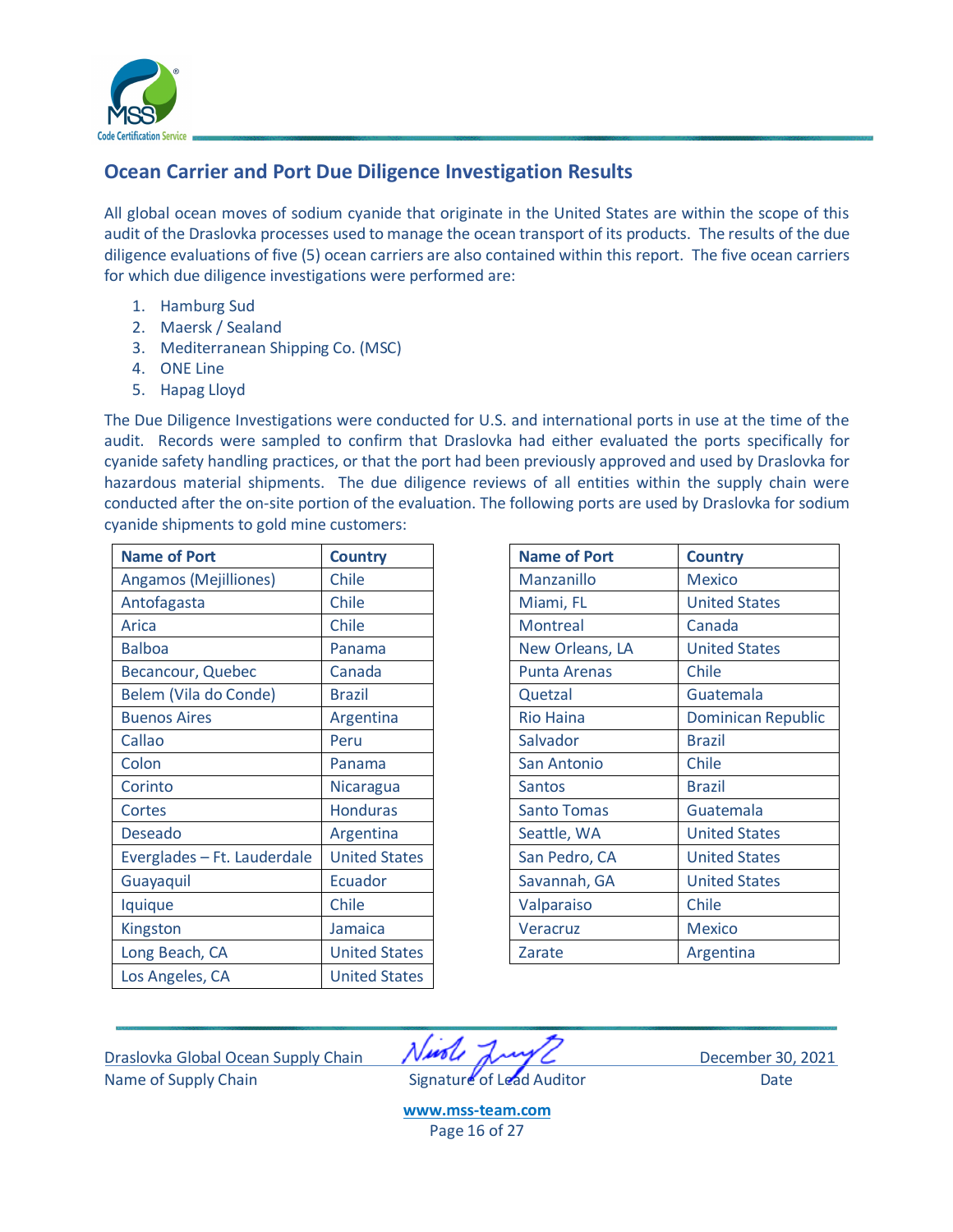

## <span id="page-16-0"></span>**Ocean Carrier and Port Background Information**

Draslovka ships its sodium cyanide on main line ocean carriers that have demonstrated safety programs and safe performance.

Draslovka contracts with Ocean Carriers to transport their products from the Memphis Plant to international ports. The Ocean Carriers determine the U.S. ports of departure and manage and control all aspects of the rail movements from Memphis to the U.S. ports. Pursuant to their agreements with Draslovka, the Ocean Carriers identified in this report select rail carriers that comply with applicable environmental, health, safety, and security regulations which were determined through Due Diligence evaluation to be equivalent to ICMI Cyanide Code requirements. The rail segments between Memphis and U.S. ports are therefore also included in the scope of this audit. U.S./Canada rail segments used by Draslovka for routes other than those from its Memphis plant to U.S. ports are contracted and controlled directly by Draslovka and are included in a separate supply chain and certification audit report.

The ocean carriers sign standard contractual agreements that require that the carrier adhere to applicable regulations and have "organized safety programs." Contracts were reviewed during the audit and this standard clause appears in Article 21 of the ocean carrier contract.

As part of the Draslovka due diligence effort, each of the six ocean carriers was asked to perform a selfevaluation against the ICMI Cyanide Code Transportation Protocol requirements using a customized ICMI transportation protocol. The results from these evaluations were reviewed by the auditor and were found to be acceptable. Additionally, the auditor reviewed records on file that showed that each carrier is authorized for hazardous materials and that the United States Department of Transportation Hazmat Certificate Registration is valid.

In addition to the Draslovka effort to ensure that ICMI Cyanide Code requirements are fulfilled, there are many agencies charted with the task of confirming that shipping is conducted in a safe and secure manner. One such organization is the International Maritime Organization (IMO). The IMO was established in Geneva in 1948 and it currently headquartered in London, United Kingdom. The IMO is a specialized agency of the United Nations. The IMO's primary purpose is to develop and maintain a comprehensive regulatory framework for shipping. The IMO regulates practices associated with safety, environmental concerns, legal matters, technical co-operation, maritime security and the efficiency of shipping.

One initiative of the IMO is the International Convention for the Safety of Life at Sea (SOLAS), which was enacted in 1974. Records were available for each of the six ocean carriers noted in this report to show that they had successfully passed a SOLAS audit and that they each maintained valid SOLAS certificates. According to information reviewed during the due diligence investigation, the provisions of SOLAS include: fire protection, life-saving equipment, radio communications, safety of navigation, transportation of dangerous goods, management of safe operations of ships, and maritime security.

Additionally, Maersk participates in the voluntary Chemical Distribution Institute – Marine Packed Cargo program (CDI-mpc). Carriers in this program undergo a management systems safety audit using the CDImpc protocols that were created in cooperation with the United Stated American Chemical Council under

Draslovka Global Ocean Supply Chain December 30, 2021 Name of Supply Chain **Signature of Lead Auditor** Date

**[www.mss-team.com](http://www.mss-team.com/)** Page 17 of 27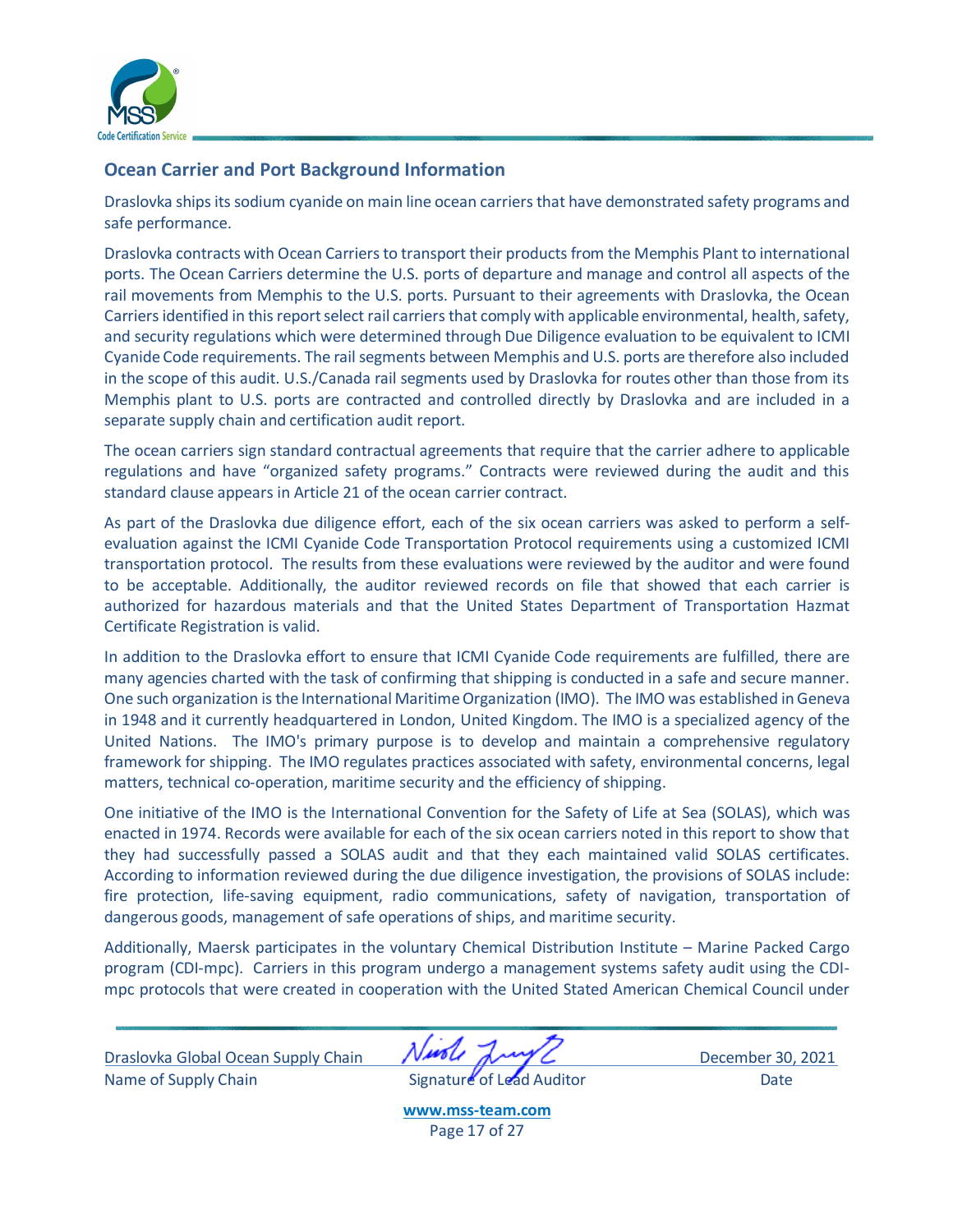

its Responsible Care® initiatives. The CDI-mpc certificates are issues to individual ships. Maersk provided a number of these certificates of examples. All certificates showed that ships had been reviewed for safe operations and adherence to best chemical management practices.

With regard to port safety and security, new amendments to the SOLAS Convention were enacted in 2002. These amendments gave rise to the International Ship and Port Facility Security (ISPS) Code, which went into effect on 1 July 2004. The concept of the code is to provide layered and redundant defenses against smuggling, terrorism, piracy, stowaways, etc. The ISPS Code required most ships and port facilities engaged in international trade to establish and maintain strict security procedures as specified in ship and port specific Ship Security Plans and Port Facility Security Plans. In the United States the Port Facility Security Plans are filed with, and monitored by, the United States Coast Guard (the U.S. authority with jurisdiction over U.S. Ports).

The ocean routes are chosen by the ocean carriers. The destination ports are evaluated by the Draslovka Regional Mining Solutions Field Technical Consultant. Part of the evaluation prior to the first shipment of product is an evaluation of the port. The Mining Solutions Business Regional Field Technical Consultants and the Global Product Stewardship Manager were interviewed as part of this evaluation. Each U.S. and international port and each ocean carrier within the scope of this report underwent a due diligence evaluation to confirm compliance with ICMI Cyanide Code requirements. Site evaluation reports were available for each of the ports used by Draslovka for the global ocean transport of cyanide. Mainline and short-line railroads used by the ocean carriers were also included in the Due Diligence evaluations.

Reviews and investigations included a review of emergency response capabilities, environmental policies, security practices, and adherence to Maritime Transportation Security Act requirements. Draslovka has also concluded that the Homeland Security and U.S. Coast Guard infrastructure that is available to assist U.S. ports regarding security and emergency response is sufficient to conclude that Cyanide Code requirements are fulfilled.

## **Ocean Carrier Due Diligence Reviews:**

1. Hamburg Sud

As part of the Draslovka due diligence effort, Hamburg Sud was asked to perform a self-evaluation against the ICMI Cyanide Code Transportation Protocol requirements. The results from this evaluation were reviewed by the auditor and were found to be acceptable. Additionally, the auditor reviewed records on file that showed that Hamburg Sud is an authorized carrier for hazardous materials and that the United States Department of Transportation Hazmat Certificate Registration is valid. Hamburg Sud also reported that it maintains current SOLAS certification which is achieved by successfully passing a 3rd-party Safety of Life at Sea audit on a regular basis.

#### 2. Maersk / Sealand

As part of the Draslovka due diligence effort, Maersk was asked to perform a self-evaluation against the ICMI Cyanide Code Transportation Protocol requirements. The results from this evaluation were reviewed by the auditor and were found to be acceptable. Additionally, the auditor reviewed records on file that showed

Draslovka Global Ocean Supply Chain December 30, 2021 Name of Supply Chain **Signature of Lead Auditor** Date

**[www.mss-team.com](http://www.mss-team.com/)** Page 18 of 27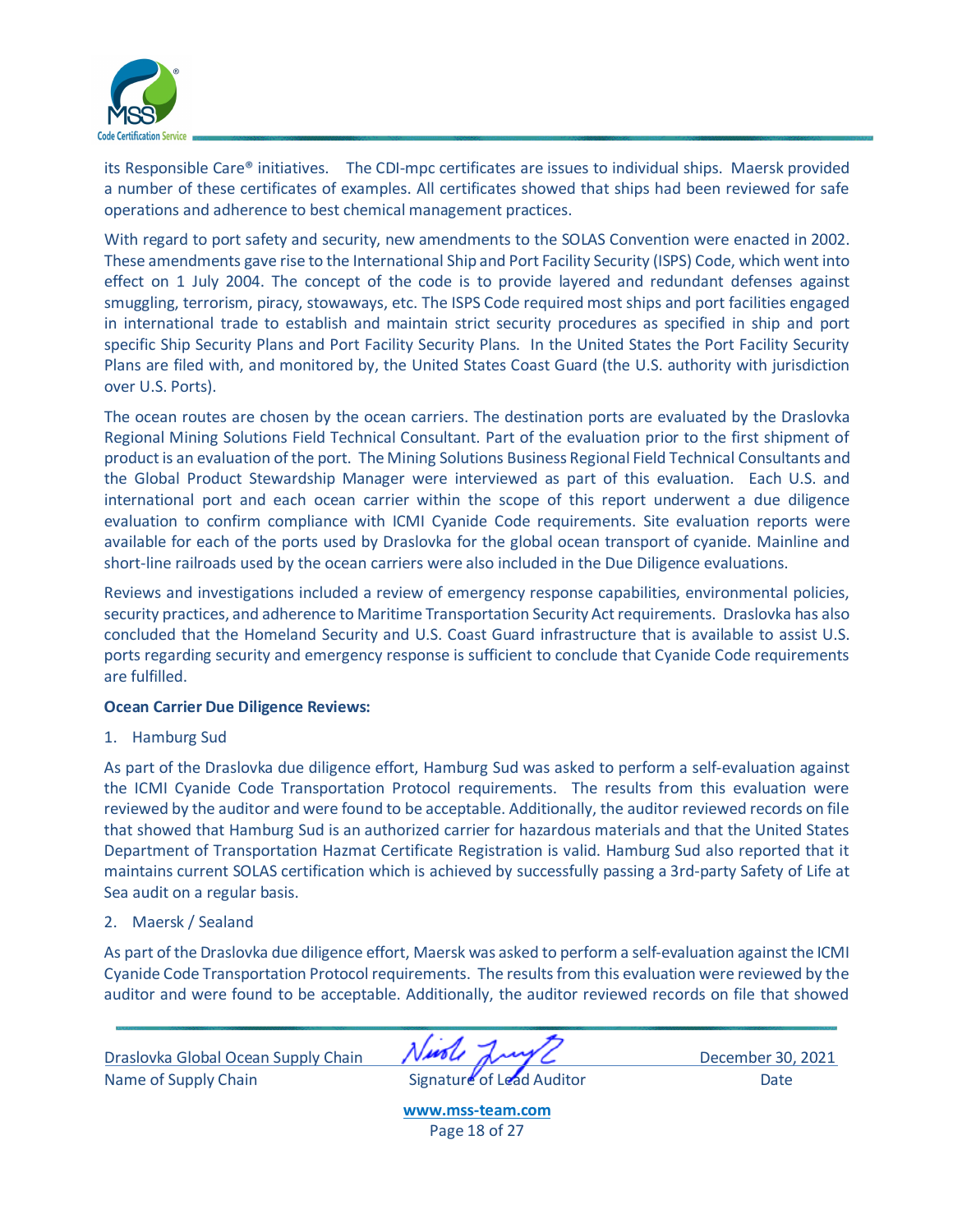

that Maersk is an authorized carrier for hazardous materials and that the United States Department of Transportation Hazmat Certificate Registration is valid. Maersk also reported that it maintains current SOLAS certification which is achieved by successfully passing a 3rd-party Safety of Life at Sea audit on a regular basis. Additionally, Maersk participates in the voluntary Chemical Distribution Institute – Marine Packed Cargo program (CDI-mpc). Carriers in this program undergo a management systems safety audit using the CDI-mpc protocols that were created in cooperation with the United Stated American Chemical Council under its Responsible Care® initiatives. The DCI-mpc certificates are issued to individual ships. Maersk provided a number of these certificates of examples.

3. Mediterranean Shipping Co. (MSC)

As part of the Draslovka due diligence effort, MSC was asked to perform a self-evaluation against the ICMI Cyanide Code Transportation Protocol requirements. The results from this evaluation were reviewed by the auditor and were found to be acceptable. Additionally, the auditor reviewed records on file that showed that MSC is an authorized carrier for hazardous materials and that the United States Department of Transportation Hazmat Certificate Registration is valid. MSC also reported that it maintains current SOLAS certification which is achieved by successfully passing a 3rd-party Safety of Life at Sea audit on a regular basis.

4. ONE Line

As part of the Draslovka due diligence effort, ONE Line was asked to perform a self-evaluation against the ICMI Cyanide Code Transportation Protocol requirements. ONE Line reported that they are certified to ISO 14001, ISO 9001, and CT-PAT. The results from this evaluation were reviewed by the auditor and were found to be acceptable.

5. Hapag Lloyd

As part of the Draslovka due diligence effort, Hapag Lloyd was asked to perform a self-evaluation against the Cyanide Code Transportation Protocol requirements. Hapag Lloyd reported that they are certified to ISO 14001 and ISO 9001 as well as CT-PAT. This information was reviewed by the auditor and was found to be acceptable. Additionally, the auditor reviewed records on file that showed that Hapag Lloyd is an authorized carrier for hazardous materials and that the United States Department of Transportation Hazmat Certificate Registration is valid. To be in legal compliance, Hapag Lloyd must also pass a 3rd-party Safety of Life at Sea audit and maintain current certification.

Draslovka Global Ocean Supply Chain December 30, 2021 Name of Supply Chain **Signature of Lead Auditor** Date



**[www.mss-team.com](http://www.mss-team.com/)** Page 19 of 27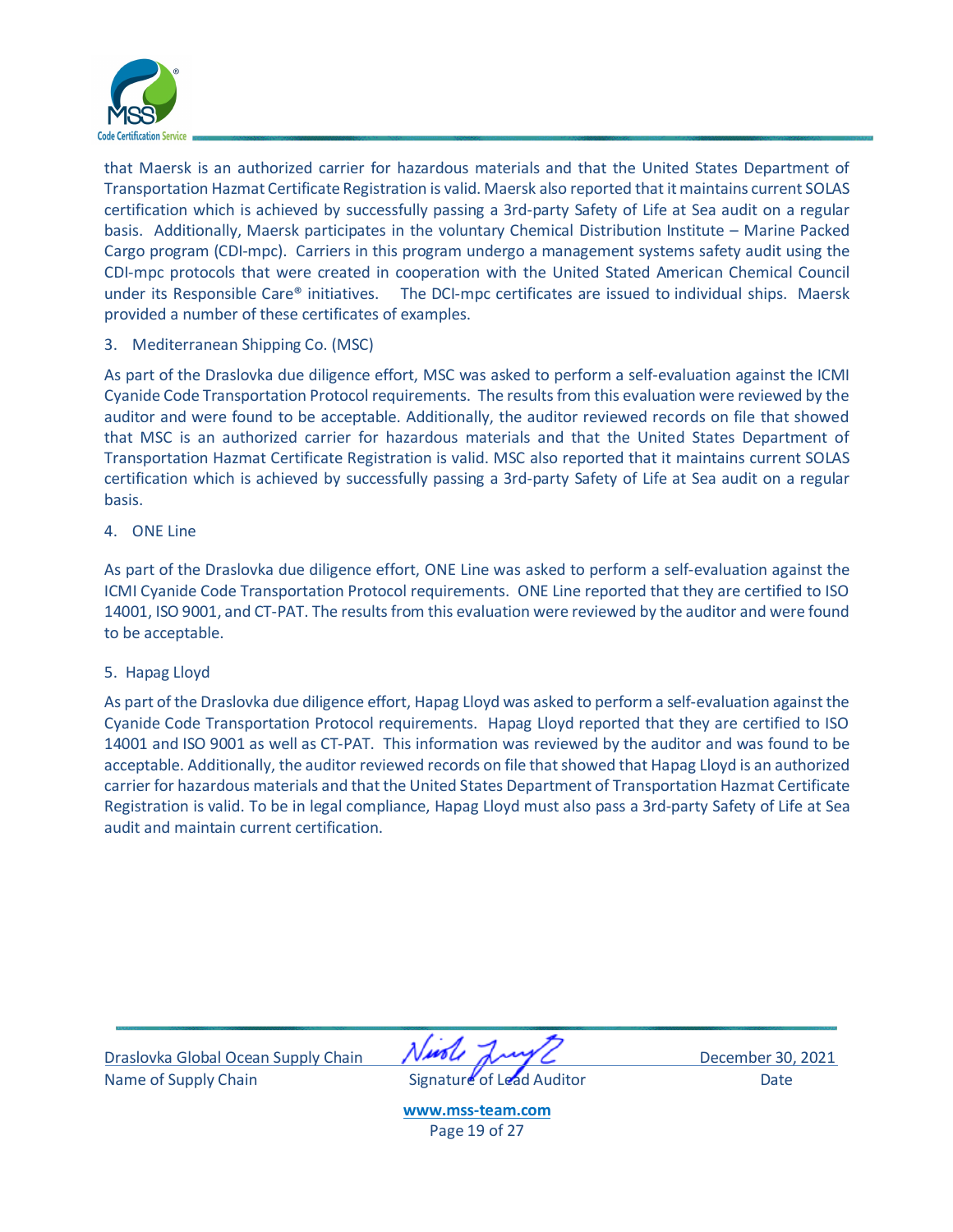

## <span id="page-19-0"></span>**Principles and Standards of Practice - Cyanide Transportation Verification Protocol**

## <span id="page-19-1"></span>Principle 1 | TRANSPORT

Transport cyanide in a manner that minimizes the potential for accidents and releases.

**Transport Practice 1.1:** Select cyanide transport routes to minimize the potential for accidents and releases.

## **All Ocean Carriers:**

Ocean routes are chosen by the ocean carriers and are regulated by a number of international organizations. When Draslovka plans a specific shipping route and chooses an ocean carrier, it evaluates safety performance, availability of direct shipping lanes, and authorizations for the transport of hazardous materials. All carriers undergo regular safety performance reviews. Information was reviewed in the Draslovka incident tracking database and was found to be acceptable.

According to interviews, Draslovka gives strong preference to ocean carriers that have been evaluated as part of a Cyanide Code due diligence investigation. Strong preference is also given to direct shipping lanes that do not involve a transfer of the cargo to a different ship. Ports that have been found to be acceptable are chosen based on proximity to end customer. Only in cases where a closer port has unacceptable infrastructure or security is the shipment routed using a longer over-the-road segment.

|                   | $\boxtimes$ in Full Compliance with   |                          |
|-------------------|---------------------------------------|--------------------------|
| The operation is: | $\Box$ In Substantial Compliance with | Standard of Practice 1.1 |
|                   | $\Box$ Not in Compliance with         |                          |

**Transport Practice 1.2:** Ensure that personnel operating cyanide handling and transport equipment can perform theirjobs with minimum risk to communities and the environment.

## **All Ocean Carriers:**

According to the responses to a questionnaire modeled after the Cyanide Code Transportation Protocol, all ocean carriers reported that they comply with IMO requirements and are in compliance with International Maritime Dangerous Goods (IMDG) and U.S. 49 Code of Federal Regulations (CFR) requirements concerning the transportation of the hazardous materials, including the training of employees.

Inter-modal moves once the shipment reaches the port are controlled by the ocean carrier. Ocean carriers self-reported to Draslovka that they train their personnel on hazardous materials handling. Information from the carriers also indicated that they have systems in place to ensure that inter-modal moves are

Draslovka Global Ocean Supply Chain **NAPA AND CONTROL** December 30, 2021 Name of Supply Chain **Signature** of Lead Auditor Date

**[www.mss-team.com](http://www.mss-team.com/)** Page 20 of 27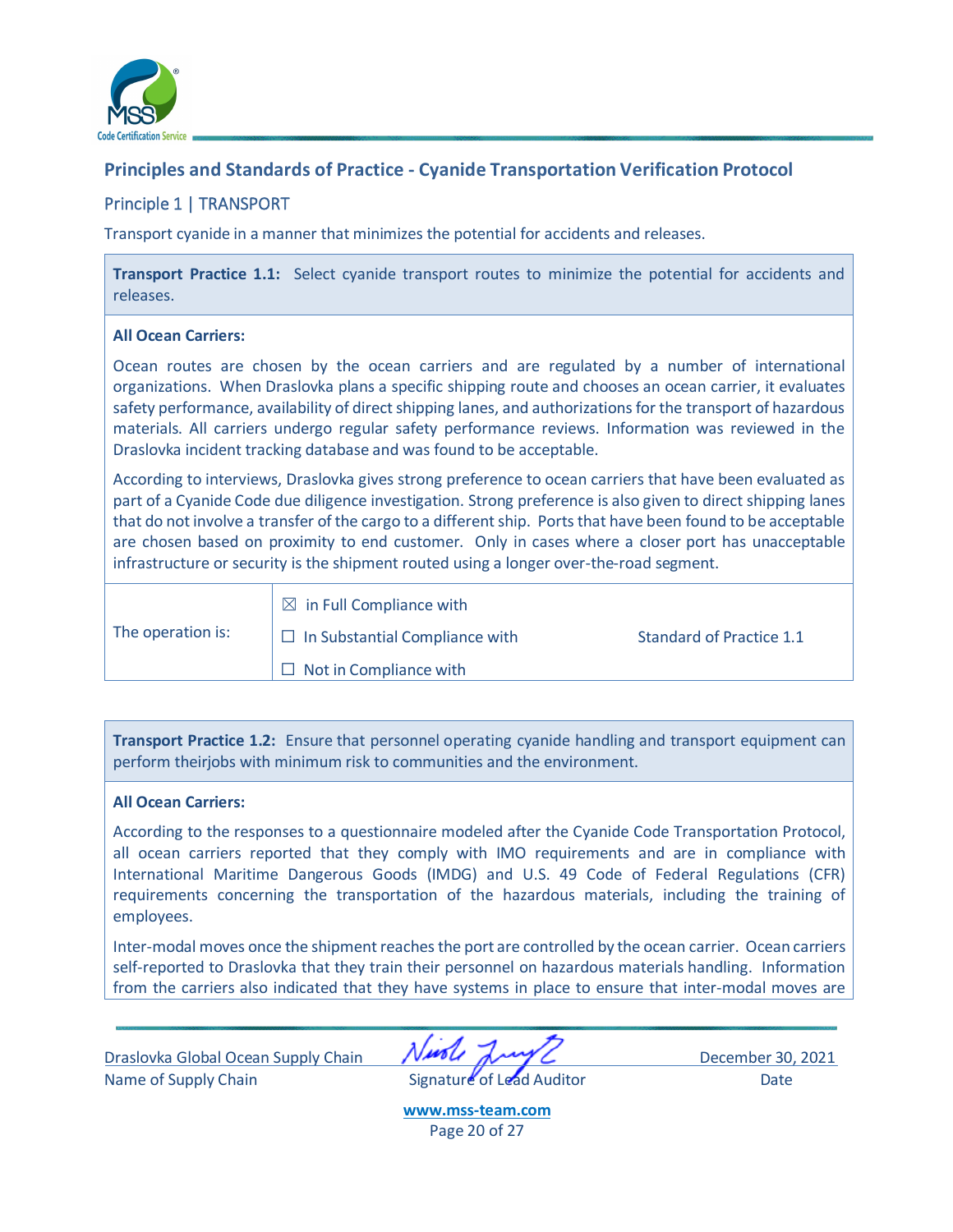

| performed by appropriately licensed and qualified personnel. |                                                                                                               |                          |  |
|--------------------------------------------------------------|---------------------------------------------------------------------------------------------------------------|--------------------------|--|
| The operation is:                                            | $\boxtimes$ In Full Compliance with<br>$\Box$ In Substantial Compliance with<br>$\Box$ Not in Compliance with | Standard of Practice 1.2 |  |

**Transport Practice 1.3:** Ensure that transport equipment issuitable for the cyanide shipment.

## **All Ocean Carriers:**

Draslovka has contractual agreements with all of its ocean carriers that require that they comply with the regulations regarding the safe and appropriate shipping of dangerous goods. Part of the U.S. Department of Transportation Hazardous Materials Registration and Safety of Life at Sea regulatory processes addresses the use of safe and appropriate equipment.

Draslovka ensures authorized packages are used for solid sodium cyanide. Package specifications were reviewed during this audit and were found to be compliant. LSI checklists and procedures require an inspection of the cargo and containers to ensure that all equipment is deemed to be safe for transport.

The operation is:

 $\boxtimes$  in Full Compliance with

 $\Box$  In Substantial Compliance with Standard of Practice 1.3

 $\Box$  Not in Compliance with

| Transport Practice 1.4: Develop and implement a safety program for transport of cyanide.                                                                                                                                                                                                        |
|-------------------------------------------------------------------------------------------------------------------------------------------------------------------------------------------------------------------------------------------------------------------------------------------------|
| <b>All Ocean Carriers:</b>                                                                                                                                                                                                                                                                      |
| Ocean carriers self-reported to Draslovka that they train their personnel on hazardous materials handling.<br>Information from the carriers also indicated that they have systems in place to ensure that inter-modal<br>moves are performed by appropriately licensed and qualified personnel. |
| In their response to the ICMI Cyanide Code due diligence protocol, ocean carriers reported that they have<br>robust safety programs which are mandated by international laws. All safety programs apply to all<br>employees.                                                                    |

|                   | $\boxtimes$ in Full Compliance with   |                          |
|-------------------|---------------------------------------|--------------------------|
| The operation is: | $\Box$ In Substantial Compliance with | Standard of Practice 1.4 |
|                   | $\Box$ Not in Compliance with         |                          |

| Draslovka Global Ocean Supply Chain |  |  |
|-------------------------------------|--|--|
| Name of Supply Chain                |  |  |

December 30, 2021 Signature of Lead Auditor **Chain Signature of Lead Auditor** Date

**[www.mss-team.com](http://www.mss-team.com/)** Page 21 of 27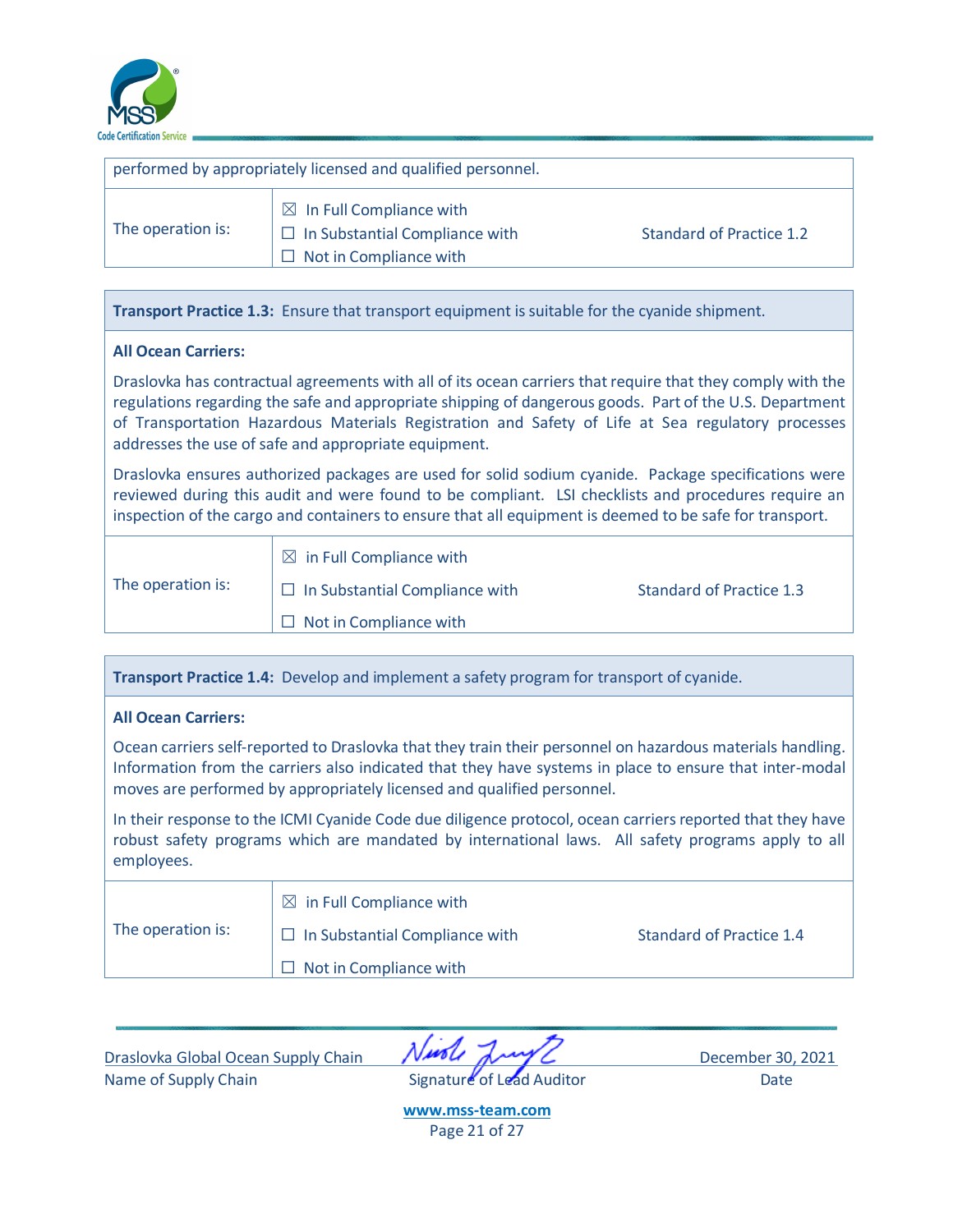

**Transport Practice 1.5:** Follow international standards for transportation of cyanide by sea.

## **All Ocean Carriers:**

Draslovka ships its sodium cyanide on main line ocean carriers that have demonstrated safety programs and safe performance. The ocean carriers sign standard contractual agreements that require that the carrier adhere to applicable regulations and have "organized safety programs." Contracts were reviewed during the audit and this standard clause appears in Article 21 of the ocean carrier contract. Each carrier was asked for information regarding fulfillment of Cyanide Code requirements using a customized ICMI transportation protocol. Responses and information provided by all carriers was deemed to be appropriate by the 3rd-party auditor.

The Draslovka Ocean Carrier contracts require that all transportation is conducted in accordance with all regulatory requirements. This includes U.S. Department of Transportation and IMDG requirements.

The ocean routes are chosen by the ocean carriers. The destination ports are evaluated by the Draslovka Regional Mining Solutions Field Technical Consultant. Part of the evaluation prior to the first shipment of product is an evaluation of the port. The Regional Mining Solutions Field Technical Consultants and the Global Product Stewardship Manager were interviewed to confirm this practice. Records were also reviewed and were found to be acceptable.

*a) Is the cyanide shipment packaged as required by Part 4 of the IMO DG Code and according to the packaging instructions and packaging provisions indicated on the DG List?*

The Draslovka packaging specifications were reviewed as part of the audit and were found to be conformant to the packaging requirements of the IMO DG Code.

*b) Are cyanide packages marked as required by Section 5.2.1 of the IMO DG Code and according to the labeling requirements indicated on the DG List?*

Packaging reviewed as part of the due diligence evaluation was appropriately marked and was found to be compliant with Chapter 5.2 of the IMO DG Code requirements.

*c) Are cyanide packages labeled as required by Section 5.2.2 of the IMO DG Code and according to the labeling requirements indicated on the DG List?*

Packaging reviewed during the 2019 Cyanide Code production audit and the 2021 transportation supply chain audits of Empire Express and IMCG. was appropriately marked and was found to be compliant with Chapter 5.2 of the IMO DG Code requirements.

*d) If cyanide is shipped in cargo transport units, are the units placarded and marked as required by Chapter 5.3 of the IMO DG Code?*

Loaded inter-modal containers were evaluated and were found to be marked and placarded in accordance

Draslovka Global Ocean Supply Chain **NAPPL** December 30, 2021 Name of Supply Chain **Signature of Lead Auditor** Date

**[www.mss-team.com](http://www.mss-team.com/)** Page 22 of 27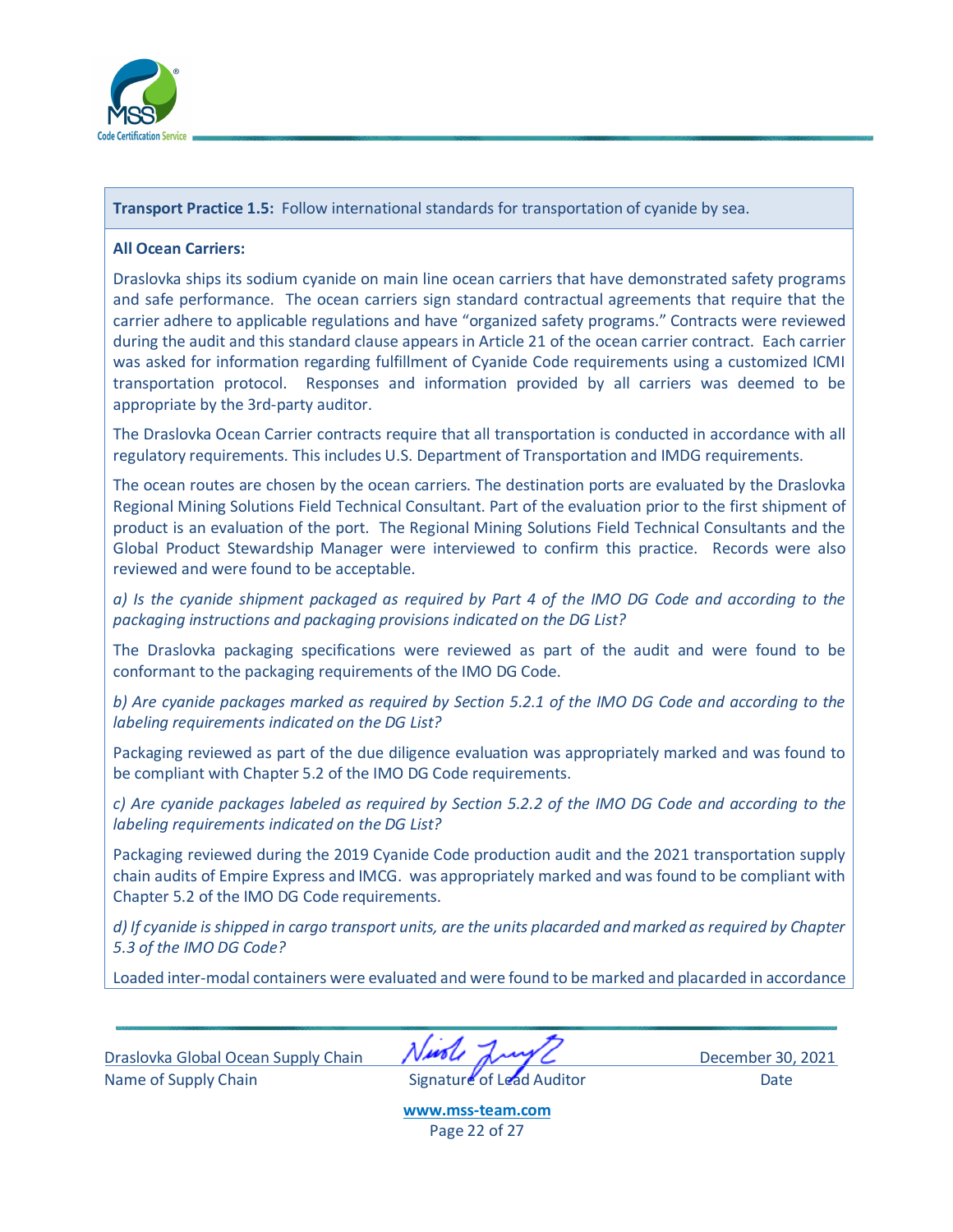

with the IMO DG Code during the 2021 audits of Draslovka transportation partner IMCG.

*e) Has a dangerous goods transport document been prepared with the information required under Chapter 5.4 of the DG Code?*

Shipping documents were reviewed for a sample of cyanide shipments from the re-certification period for each ocean carrier used in this supply chain. All information required by the IMO DG Code is required as standard practice on Draslovka shipping paperwork.

*f) If the cyanide is packed or loaded into a container, has a "container/vehicle packing certificate" been prepared meeting the requirements of Section 5.4.2 of the DG Code?*

The container packing certificates from shipments during the re-certification period were reviewed during the audit as part of the overall evaluation of shipping papers. All information was found to be conformant to IMO DG Code requirements.

*g) Does the ship carrying the cyanide have a list or manifest identifying the presence and location of the cyanide or a detailed stowage plan including this information, as required under Section 5.4.3.1 of the DG Code?*

Draslovka maintains records which show that the ocean transport is conducted in compliance with all international and U.S. Department of Transportation (DOT) requirements (records including valid SOLAS certificates). Draslovka contractually requires the carriers to maintain this information. The ocean carriers confirmed to Draslovka that they have cyanide emergency response information available on board each vessel.

*h) Does the ship carrying the cyanide have cyanide emergency response information, as required under Section 5.4.3.2 of the DG Code?*

Draslovka maintains records which show that the ocean transport is conducted in compliance with all international and U.S. Department of Transportation (DOT) requirements (records including valid SOLAS certificates). Draslovka contractually requires the carriers to maintain this information. The ocean carriers confirmed to Draslovka that they have cyanide emergency response information available on board each vessel.

*i) Does the ship comply with the stowage and separation requirements of Part 7 of the DG Code?*

Draslovka confirms that ocean carriers comply with stowage and separation requirements of Part 7 of the DG Code as part of its due diligence review process. Records were available for review during the audit.

|                   | $\boxtimes$ in Full Compliance with   |                                 |
|-------------------|---------------------------------------|---------------------------------|
| The operation is: | $\Box$ In Substantial Compliance with | <b>Standard of Practice 1.5</b> |
|                   | $\Box$ Not in Compliance with         |                                 |

Draslovka Global Ocean Supply Chain December 30, 2021 Name of Supply Chain **Signature of Lead Auditor** Date

**[www.mss-team.com](http://www.mss-team.com/)** Page 23 of 27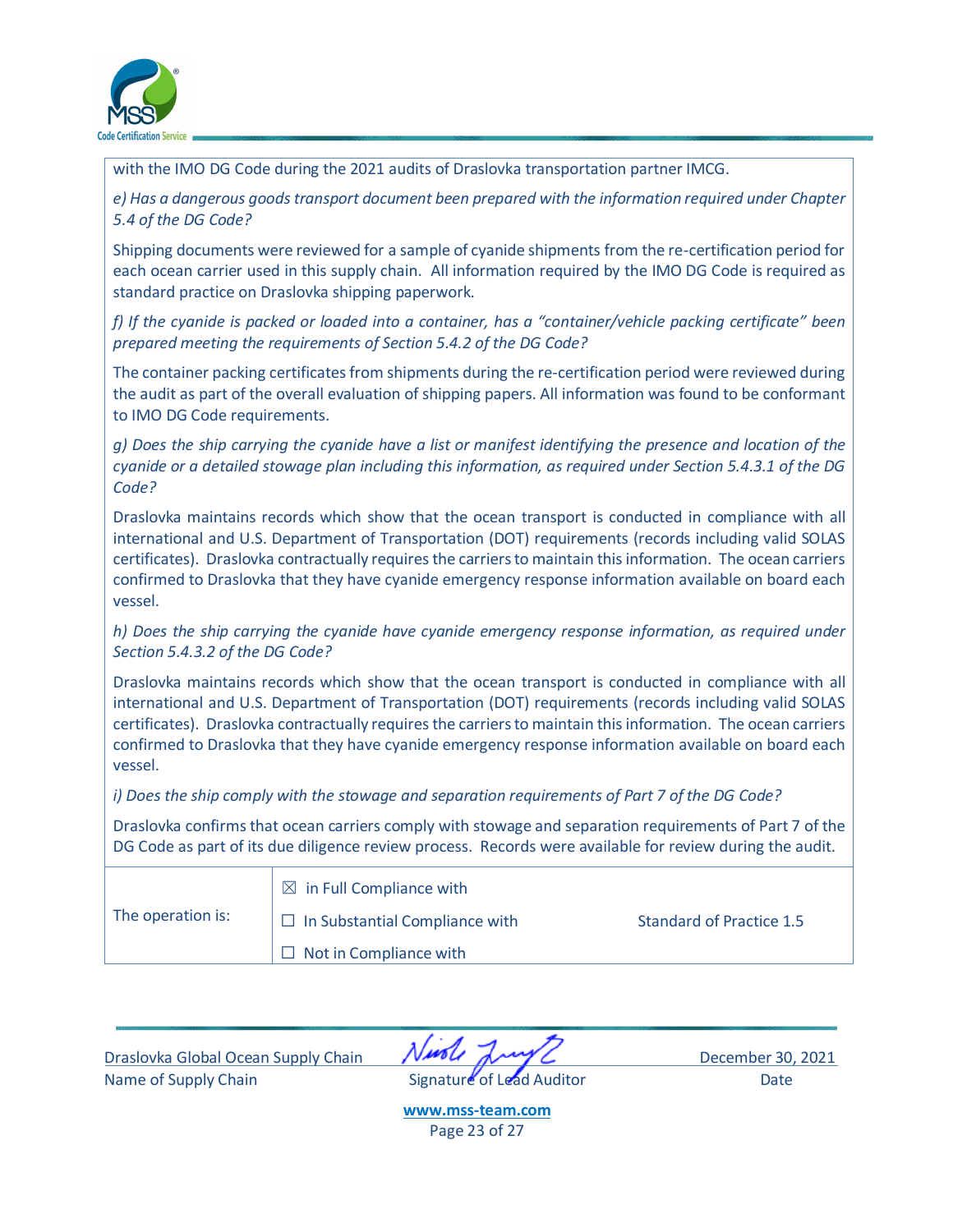

**Transport Practice 1.6:** Track cyanide shipments to prevent losses during transport.

#### **All Ocean Carriers:**

Ocean carriers reported that they have computer systems that are used for the tracking and management of all freight containers within their system. The management systems provide among other items the date, time, location, and carrier involved in the last interchange, transport action, or gate move. The Draslovka freight forwarder has access to this information via the internet web sites. Draslovka can request this information at any time.

The sodium cyanide shipments for this segment are containerized loads. All shipping containers are sealed. Shipping papers were reviewed. Auditors confirmed that seal numbers are recorded on the bills of lading. This enables personnel along any portion of the segment to confirm that the containers have not been opened.

|                   | $\boxtimes$ in Full Compliance with   |                          |
|-------------------|---------------------------------------|--------------------------|
| The operation is: | $\Box$ In Substantial Compliance with | Standard of Practice 1.6 |
|                   | $\Box$ Not in Compliance with         |                          |

## <span id="page-23-0"></span>Principle 2 | INTERIM STORAGE

Design, construct and operate cyanide interim storage sites to prevent releases and exposures.

**Transport Practice 2.1:** Store cyanide in a manner that minimizes the potential for accidental releases.

## **All Ocean Carriers:**

Ocean carriers reported that during transport, the storage of cyanide both on land and on vessels is in accordance with the applicable stowage and segregation requirements in the IMDG and the Coast Guard 33 CFR regulations. The terminal must segregate containers similar to the segregation onboard vessels.

The packaging used for solid cyanide conforms to IMO and US DOT requirements.

Certifications and approvals were reviewed during the audit and confirmation was made through interviews that no packaging changes have occurred since then. As part of the ocean carrier due diligence audit, documentation was reviewed that confirmed that ocean carriers must contractually adhere to regulatory requirements and maintain formal safety programs. Additionally, safety checklists and seals are used by the Draslovka packaging facility after the containers are packed. The seal enables verification that the container was not opened during transit.

## **All Ports:**

Draslovka Global Ocean Supply Chain **NAPA AND CONTROL** December 30, 2021 Name of Supply Chain **Signature of Lead Auditor** Date

**[www.mss-team.com](http://www.mss-team.com/)** Page 24 of 27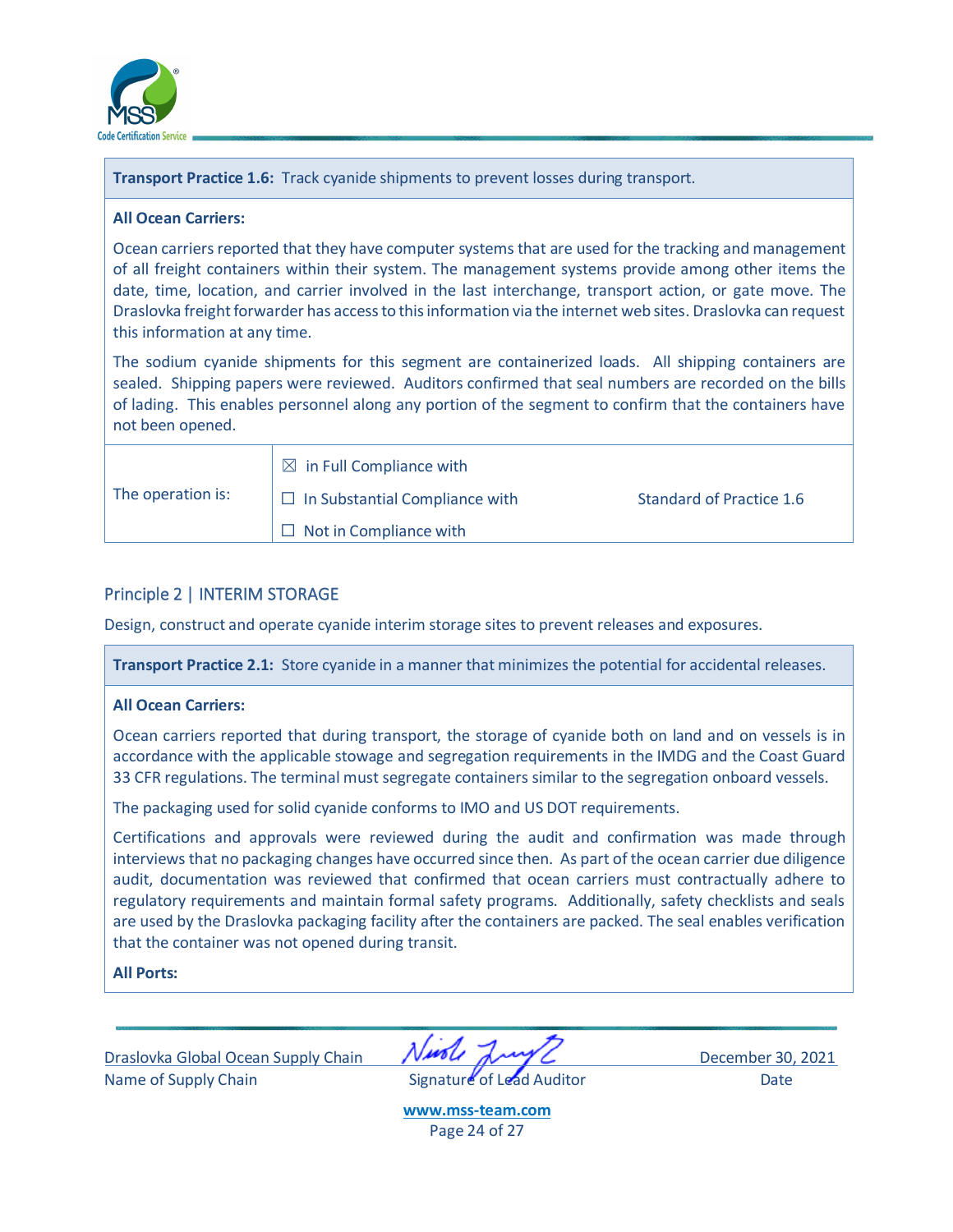

Each U.S. and international port within the scope of this re-certification audit has been evaluated for its ability handle materials safely. The ports are confirmed to be secure with appropriate roadway or rail infrastructure into the port. Completed checklists showing port evaluations were reviewed during the audit and were found to be acceptable. Draslovka confirms due diligence information with ports every three years.

|                   | $\boxtimes$ in Full Compliance with   |                          |  |  |
|-------------------|---------------------------------------|--------------------------|--|--|
| The operation is: | $\Box$ In Substantial Compliance with | Standard of Practice 2.1 |  |  |
|                   | $\Box$ Not in Compliance with         |                          |  |  |

## <span id="page-24-0"></span>Principle 3 | EMERGENCY RESPONSE

Protect communities and the environment through the development of emergency response strategies and capabilities.

**Transport Practice 3.1:** Prepare detailed emergency response plans for potential cyanide releases.

## **All Ocean Carriers:**

Ocean carriers reported that they and their affiliates have emergency response plans in place which include the prompt notification of all involved parties. Draslovka provides shipping papers showing the emergency contact information which is then transferred to the hazardous cargo declaration.

The due diligence questionnaire responses from the ocean carriers confirmed their understanding of emergency response requirements. Emergency response planning and the performance of frequent emergency drills are required by international laws. All ocean carriers provided information demonstrating that they are certified by third-party auditing organizations for environmental, health, and/or safety programs. Ocean carrier responses confirmed that emergency response planning is an integral part of these programs.

|                   | $\boxtimes$ in Full Compliance with   |                          |  |  |
|-------------------|---------------------------------------|--------------------------|--|--|
| The operation is: | $\Box$ In Substantial Compliance with | Standard of Practice 3.1 |  |  |
|                   | $\Box$ Not in Compliance with         |                          |  |  |

Draslovka Global Ocean Supply Chain **NAPA AND CONTROL** December 30, 2021 Name of Supply Chain **Signature** of Lead Auditor Date

**[www.mss-team.com](http://www.mss-team.com/)** Page 25 of 27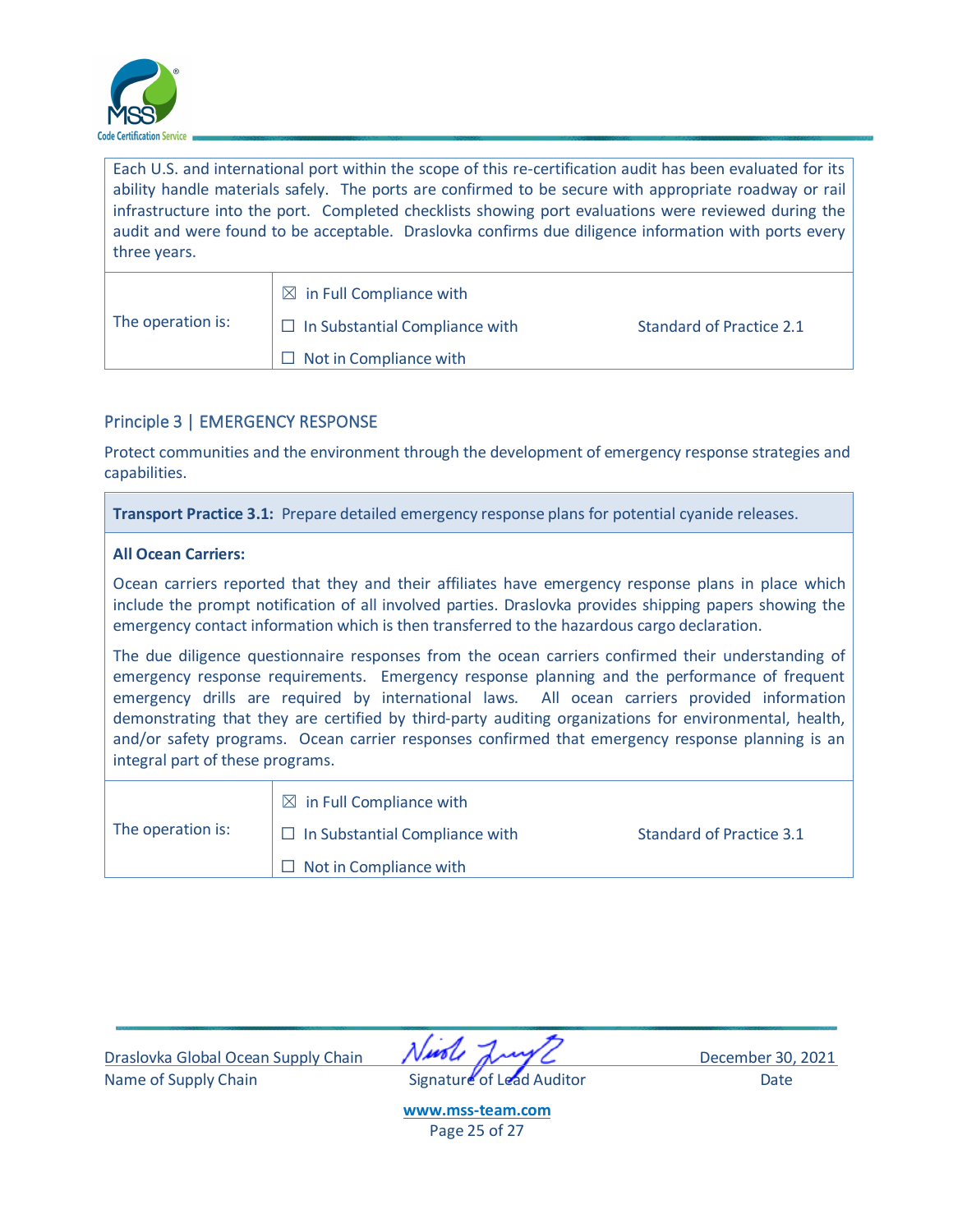

**Transport Practice 3.2:** Designate appropriate response personnel and commit necessary resources for emergency response.

#### **All Ocean Carriers:**

Ocean carriers responded that they contract with professional emergency response contractors for landside emergencies. Onboard vessels, the emergency response would be conducted by trained crew members with shore side support and guidance.

Draslovka offers immediate technical assistance for any cyanide spill and offers emergency resources for spills that might occur near a Draslovka site. Draslovka contracts with CHEMTREC to ensure that appropriate notifications and emergency response is initiated if there is an incident.

| The operation is: | $\boxtimes$ in Full Compliance with   |                          |
|-------------------|---------------------------------------|--------------------------|
|                   | $\Box$ In Substantial Compliance with | Standard of Practice 3.2 |
|                   | Mot in Compliance with                |                          |

| Transport Practice 3.3: Develop procedures for internal and external emergency notification and |  |  |  |  |  |
|-------------------------------------------------------------------------------------------------|--|--|--|--|--|
| reporting.                                                                                      |  |  |  |  |  |

#### **All Ocean Carriers:**

Ocean carriers reported that they and their affiliates have emergency response plans in place which include the prompt notification of all involved parties. Draslovka provides shipping papers showing the emergency contact information which is then transferred to the hazardous cargo declaration.

The due diligence questionnaire responses from the ocean carriers confirmed their understanding of emergency response requirements. Emergency response planning and the performance of frequent emergency drills are required by international laws. All of the ocean carriers provided information demonstrating that they are certified by third-party auditing organizations for environmental, health, and/or safety programs. Ocean carrier responses confirmed that emergency response planning is an integral part of these programs.

| The operation is: | $\boxtimes$ in Full Compliance with   |                          |
|-------------------|---------------------------------------|--------------------------|
|                   | $\Box$ In Substantial Compliance with | Standard of Practice 3.3 |
|                   | $\Box$ Not in Compliance with         |                          |

Draslovka Global Ocean Supply Chain **NAPA AND CONTROL** December 30, 2021 Name of Supply Chain **Signature** of Lead Auditor Date

**[www.mss-team.com](http://www.mss-team.com/)** Page 26 of 27